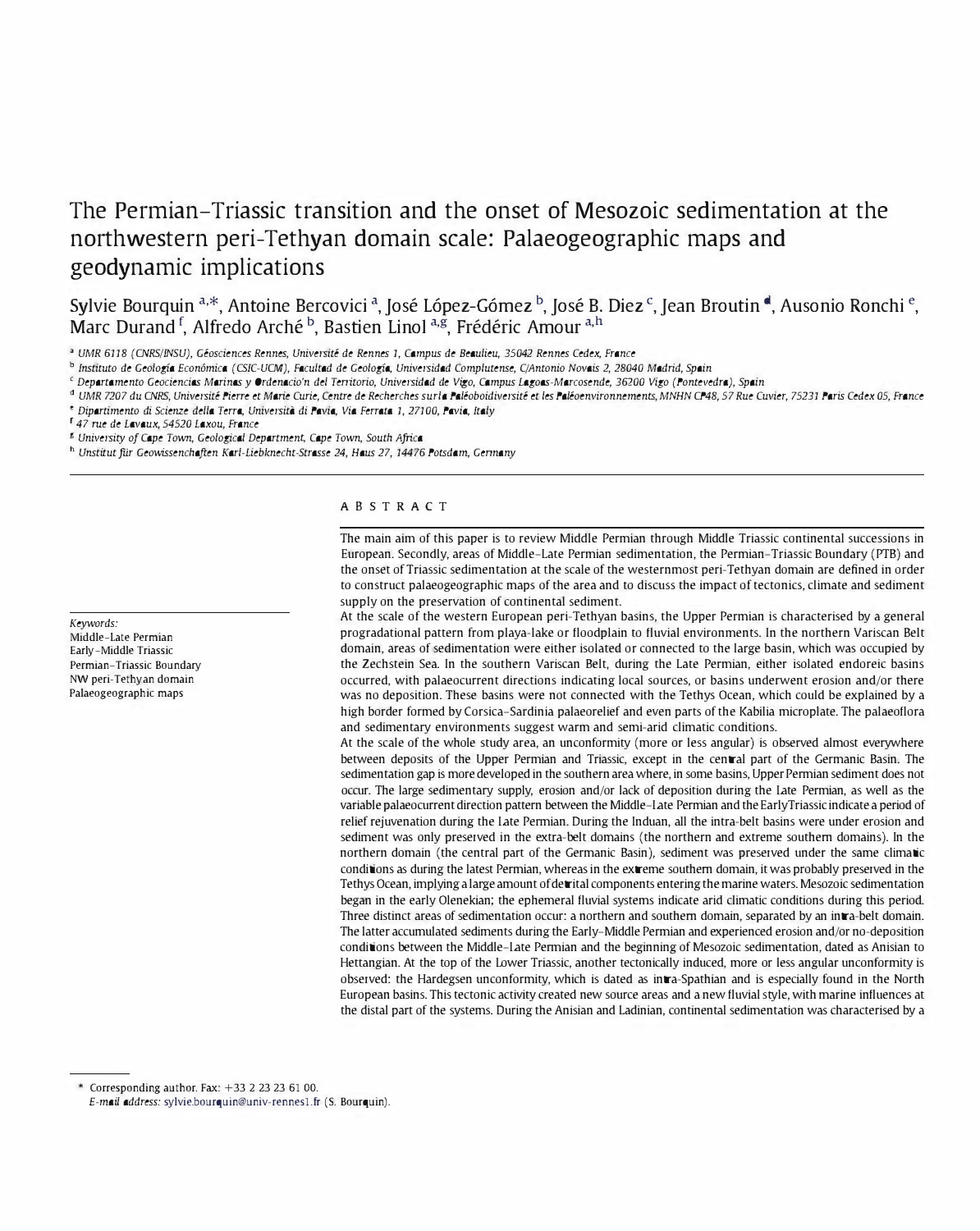retrogradational trend. In other words, the fluvial system evolved into fluvio-marine environments, attesting to a direct influence of the Tethys Ocean in the southern and northern domains. Both at the end of the Olenekian (Spathian) and during the Anisian, the presence of palaeosols, micro- and macrofloras indicate less arid conditions throughout this domain.

## 1. Introduction

In the supercontinent of Laurasia, the Appalachian-Variscan Belt separates intra-Variscan basins and basins in the former Variscan foreland (Ziegler, 1982, 1990). This Appalachian-Variscan mountain range seems to represent the limit of the influence of the Tethys Ocean on the basins located to the north (Fluteau et al., 2001). At the scale of the western European peri-Tethyan basins, the uppermost part of the Palaeozoic and lowermost part of the Mesozoic consist of continental redbeds. A "Permian-Triassic" age has often been proposed for this lithostratigraphic unit, despite a total lack of biostratigraphical data. In most cases, the lack of any Early Triassic biochronological evidence makes it very difficult to attribute these basal beds to either the Permian or Triassic period.

Throughout the northern hemisphere, where continuity can be demonstrated between the Permian and Triassic, there is no evidence for a sudden collapse of terrestrial ecosystems. Rather, the climate seems to have evolved towards more humid conditions during the Griesbachian (e.g. Fuglewicz, 1980; Kozur, 2003); the macroflora continues to exhibit a predominantly Permian character, whereas the palynoflora is transitional (Lozovsky et al., 2001; Shu and Norris, 1999).

Within the continental northwestern Tethyan domain, the Perrnian-Triassic Boundary (PTB) corresponds to an unconformity, except locally in the Germanic Basin (Bourquin et al., 2007; Durand, 2006). At the scale of European basins, the Permiansuccessions are mainly characterised by playa-lake or fluvio-lacustrine deposits, in some cases dated by palynology. In these continental series, the difficulty is to constrain the stratigraphic age. Actually, the subdivisions in the study area are mainly lithological: "Zechstein" in Germany, based on a sedimentological facies (Richter-Bernburg, 1955) and "Thuringian" in France, based on palaeoflora facies (Renevier, 1874). The Zechstein corresponds to the Late Permian, but the "Thuringien" facies is Middle-Late Permian. It is for this reason that Middle-Late Permian sediments are considered in this paper. Moreover, the onset of Mesozoic sedimentation is diachronous at the scale of the northwestern peri-Tethyan area. Beyond the Germanic Basin and in some basins in Engiand, for which palynology and magnetostratigraphic data are available, the boundary cannot be precisely dated due to the total absence of any biostratigraphic markers in the earliest fluvial deposits overlying the pre-Triassic unconformity. There, the oldest Mesozoic fossils are Anisian in age (Middle Triassic). The oldest undated fluvial deposits, found above the Permian-Triassic unconformity, are interbedded with aeolian deposits or include indicators of aridity, such as ventifacts or the reworking of aeolian deposits (Bourquin et al., 2007; Durand, 2006). Within the Germanic Basin, the single time interval of a warm and arid climate is attributed to the Volpriehausen Formation, dated as early Olenekian (Smithian) by magnetostratigraphy (Kozur and Bachmann, 2008; Szurlies, 2007). This arid episode was previously dated as late Dienerian/early Smithian (Cassinis et al., 2007; Durand, 2006, 2008) according to the first magnetostratigraphic age (Szurlies, 2004). This arid episode within European basins suggests continental-scale arid conditions (Bourquin et al., 2007; Cassinis et al., 2007; Durand, 2006). Moreover, palaeoclimate simulations based on different palaeogeographic scenarios for this period also support very arid conditions in the sedimentary basins, with the water supply and associated sediment coming from the adjacent relief, i.e. remnants of the Hercynian (Variscan)-Appalachian Mountains (Bourquin et al., 2006; Péron et al., 2005). Consequently, a careful

recognition of the unconformities and the use of sedimentary indicators of climatic conditions can constitute powerful tools to establish correlations in the corresponding series (Bourquin et al, 2007, 2009; Durand,2oo6).

Based on a review of Permian-Triassic successions, the aims of this paper are to define the areas in which Middle-Late Permian sedimentation occurred, to locate the stratigraphic position of the Permian-Triassic unconformity and the onset of Triassic sedimentation at the scale of the westernmost Tethyan domain (Fig. 1). A second objective is the construction of palaeogeographic maps of the area, which will allow discussion of the impact of tectonics, climate and sediment supply on continental sediment accumulation and preservation.

# 2. Middle Permian-Ladinian evolution of the northwestern peri-Tethyan domain

## 2.1. Middle-Late Permian

Based on a review of European basin successions during the Middle-Upper Permian (Fig. 1), the aim is to define the areas in which sediment was accumulating or undergoing erosion during this period. These results are summarised in Figs. 2-4.

Within the Germanic Basin, the Middle Permian is composed of the Upper Rotliegend 11 Formation, a saline lake deposit attributed to Wordian-Wuchiapingian age (Legler and Schneider, 2008). This formation passes upwards into transgressive marine carbonates and mudstones at the base of the Zechstein deposits (Fig. 2), followed by evaporites deposited from marine incursions coming from the presentday Barents Sea (Legler and Schneider, 2008; Ziegler, 1990). Towards the end of the Permian, the connection with the Barents Sea was interrupted by a strong clastic influx in the area of the Viking-Central Graben system (Geluk, 2005; Ziegier, 1990). The basin evolved into an extensive sabkha, with isolated saline ponds in the depocentral area that are laterally related to braided rivers at its margins, and later into extensive inland playa-lakes (Aigner and Bachmann, 1992; Geluk, 2005). In northwest Germany, conchostraceans, palaeomagnetic and palynologic data allowed the top of the Permian to be placed, characterised by grey siltstones and shales of lake environments, within the base of the Calvörde Formation, at the top of the "Graubankbereich" (Fig. 2; Geluk, 2005;Geluk and Rohling, 1997; Kozur, 1998; Szurlies et aL, 2003). Therefore, the Permian-Triassic Boundary (FIB) would be located 20 m above the typical Zechstein deposits (Szurlies, 2007; Szurlies et al, 2003). In the Netherlands (Fig. 1), the uppermost Permian is represented by the Zechstein Upper Claystone Formation, which occurs throughout the country and unconformably overlies older deposits of the Lower Zechstein and even may rest on the Upper Rotliegend Group (Geluk, 1998, 2005). This formation is composed of red and grey anhydritic daystones and sandstones, and was deposited in a continental lacustrine to mudflat setting (Geluk, 2005). Within the Germanic Basin, the Upper Permian sediments record a catastrophic transgression from the Barents sea (Geluk, 2005; Glennie and Buller, 1983), followed by a regression (progradational) trend (Aigner and Bachmann, 1992).

In the southern part of the Germanic Basin, the shallow marine, evaporitic Zechstein facies are absent and either fluvial or fluvio-lacustrine clastic deposits characterise the Late Permian record. In northern France (Vosges; Fig. 2), only the uppermost Permian is present and is characterised by fluvial-shallow lake deposits of the "Grès d'Annweiler" and "Grès de Senones" formations (Durand et al., 1994). In the Paris Basin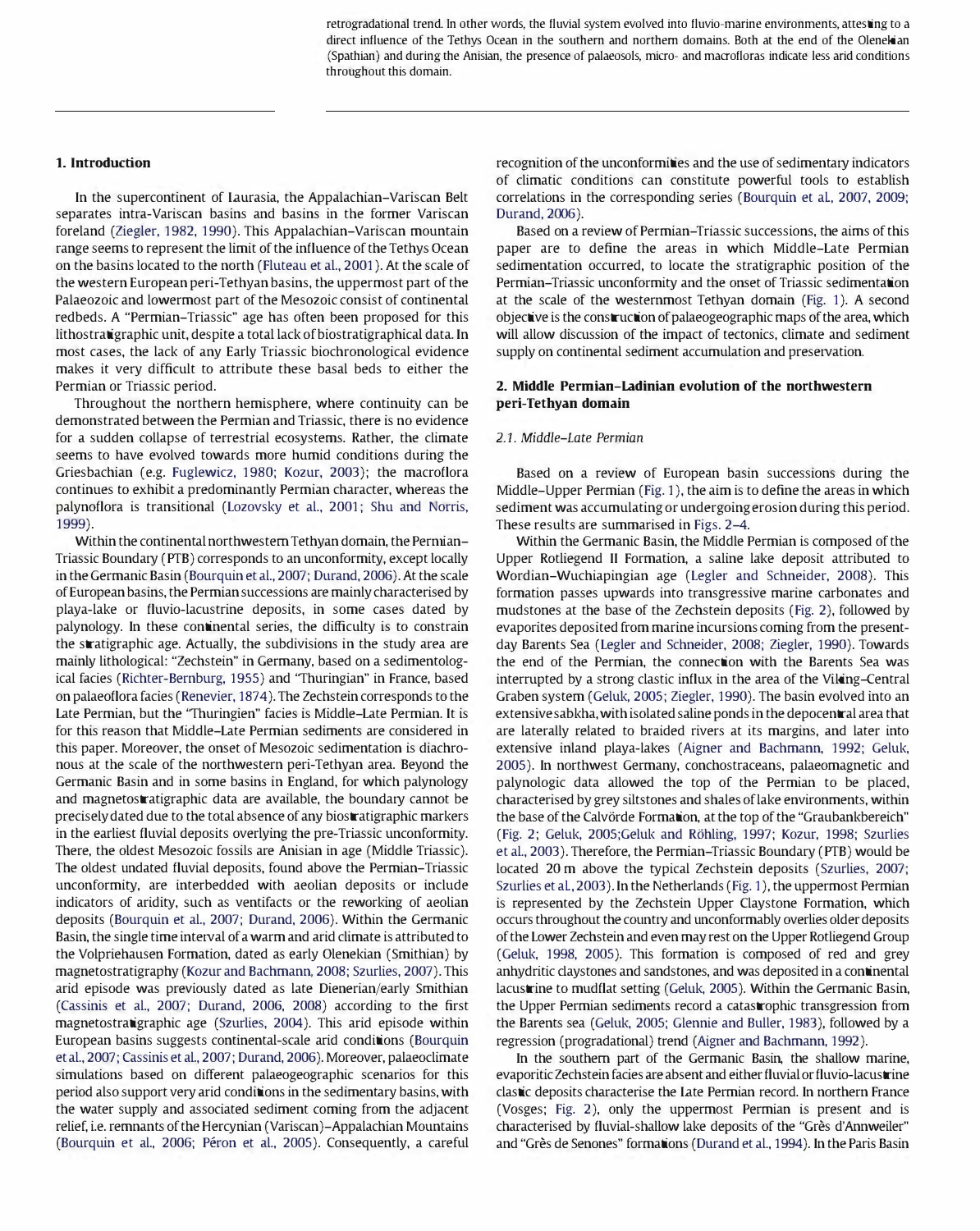

Fig. 1. Location of the study areas. Blanzy: Blanzy-Le-Creusot; Aumance: Bourbon L'Archambault/Aumance; Provence trough: Bas-Argen, Luc basin and Toulon-Cuers area.

(Fig. 1), several isolated Permian basins, identified only in the subsurface, are described by Megnien (1980), Mascle (1990), Perrodon and Zabeck (1990) and Autran et al. (1994); however, the lack of core data does not allow a more precise dating of these Permian deposits.

In the western part of the Zechstein Basin (i.e. the Western Shetlands; Fig. 2), the Midde-Upper Permian is characterised by coastal plain playa-lake deposits (Swiecicki et al., 1995). In southern England (Devon; Fig. 2), the sediments attributed to the Middle-Upper Permian are characterised by continental deposits of the Exeter Group (composed of semi-arid alluvial fans overlain by aeolian deposits) overlain unconformably by fluvial and playa-lake environments of the Aylesbear Group (Edwards et al. 1997; Smith et al., 1992). The Aylesbear Group is considered to be time equivalent to the Zechstein deposits (Late Permian; Hounslow and Ruffell, 2006; Mader and Laming, 1992; Ruffell and Shelton, 2009). In the North Sea Central Graben (Fig. 2), the Middle Permian is characterised by fluvial and aeolian sandstone overlain by marine carbonate and sabkha deposits (Glennie et aI., 2003; Goldsmith et aI., 1995; Smith et aI., 1992).

In the Castillian Branch of the Iberian Ranges (Fig. 3), several palynomorph assemblages found in the Alcotas Formation or the Montesoro Formation, its lateral equivalent, as well as in the lower part of the overlying and unconformable Hoz del Gallo Formation, indicate a Late Permian ("Thuringian") age (Diéguez and Barron, 2005; Doubinger et al., 1990; López-Gómez et al., 2005; Ramos, 1979). The upper part of the Alcotas Formation would be of early Lopingian age (earlyWuchiapingian; de la Horra, 2008; Dieguez et al., 2007). Therefore, the Boniches and lower Alcotas formations (Fig. 3) could be Guadalupian in age. In the Aragonian Branch of the Iberian Ranges, a Late Permian age is assigned to the Araviana Formation (Arribas, 1984; Bourquin et al., 2007; Diez et al, 2007). In both areas, the paiaeocurrent directions point to the SE (Arche and López-Gómez, 1999; López-Gómez et al., 2002; Ramos, 1979; Sopeña and Sánchez-Moya, 2004). In the Catalan Coastal Ranges (Fig. 3), the fluvial congiomerates and sandstones of the Bellmunt and Brugers units (Caivet and Marzo, 1994; Marzo, 1980) are considered to be Late Permian in age by regional comparison with the succession of the Iberian Ranges (Arche et al., 2004). Within the Iberian Peninsula (Fig. 3), the Middle-Upper Perrnian sediments display an evolution from a retrogradational (from alluvial fan to playa-lake) to progradational pattern (from playa-lake to alluvial fan) in the Castilian Branch (Linol et al., 2009). In the Aragonian Branch (Fig. 3), only the retrogradational cyde is observed (Diez et al., 2007).

On the Balearic Islands of Minorca and Majorca (Fig. 3), the sedimentary record follows a similar vertical retrogradational pattern (from alluvial fan conglomerate to playa-lake) and progradational pattern (from playa-lake to sand-sheet rivers) during the Middle-Upper Permian, but the palaeocurrent directions differ (to the SE on Minorca and to the SSW on Majorca; Linol et al., 2009). The Middle-Late Permian on Majorca is represented by fluvial sandstones of the Asa Formation (Fig. 3), which contain a palynoflora of Late Permian age at its top (Ramos and Doubinger, 1989). On Minorca (Fig. 3), the upper part of the fluvial P3 unit displays an increasing number of palaeosols (Gómez-Gras, 1993; Gómez-Gras and Alonso-Zarza, 2003) and the uppermost beds are dated as Late Permian by palynological data (Bercovici et al., 2009; Broutin et al., 1992).

Around the Toulon harbour (Fig. 1) in the Provence Trough (Fig. 3) of southeast France, the Permian formation (the La Motte Formation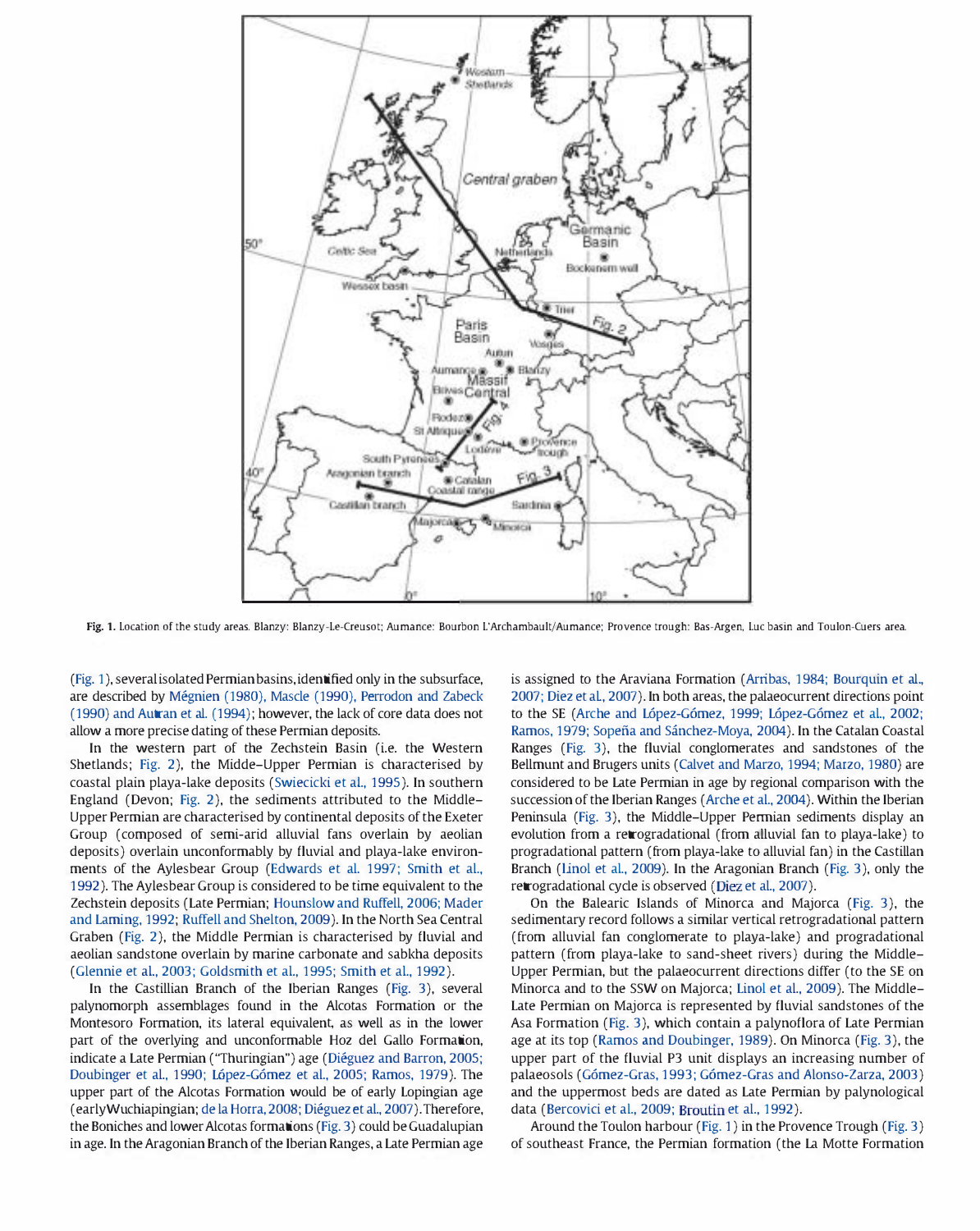

Fig. 2. Stratigraphic correlation between different Middle Permian-Middle Triassic formations of the northwestern European basins. Magnetostratigraphy from Muttoni et al. (2000). Western Shetlands (Swiecicki et al., 1995); Celtic Sea (Shannon, 1995);WessewBasin (Selwood et al., 1984; Hounslow andMcIntosh, 2003; Hounslow and Ruffell, 2006; Ruffell and Shelton, 2009); North Sea Central Graben (Glennie et al, 2003; Goldsmith et al., 2003); Germanic Basin (Kozur and Bachman, 2008; Szurlies, 2007); Paris Basin (Bourquin et al., 2006); IR: IIlawarra reversal. In: Induan: ZLV: Zone limite violette, The ventifact and/or aeolian dunes are only indicated for the earlyTriassic sediments and biostratigraphic indications are only indicated for the oldest Permian and early Triassic (Induan-Anisien) sediments. (1): Swiecicki et al., 1995; (2): Shannon, 1995; (3): Warrington and Scrivener, 1990; (4) Leonard et al., 1982: (5): Grebe, 1957: Grebe and Schneider, 1962: Schweitzer, 1986: (6): Kozur, 1998: Kozur and Bachmann, 2008: Szurlies, 2007: (7): Durandet al. 1994: (8): Durand, 2006: Bourquin et al. 2006; (9): Durand and Jurain, 1969; Gall, 1971. See Fig. 1 for the locations.

of the Bas-Argen Basin, which is called the Pelitique Formation in the Luc Basin, and the Fabregas-Gonfaron Formation in the Toulon-Cuers area; Durand, 2008; Durand et aL, 1989) is made up of playa-lake deposits and has yielded a vertebrate track assemblage of Guadalupian (Wordian) age (Durand, 2008; Gand and Durand, 2006), In northwest Sardinia (Nurra; Fig, 3), a thick Permian-Triassic siliciclastic succession, interpreted as deposited in a playa-lake, crops out over a relatively limited area and shows remarkable similarities with formations in southeast France (around Toulon; Fig, 1), This comparison allows both areas to be considered as parts of the same structural basin, which had two parts that initially faced one another in close proximity (Cassinis et al, 2003), In Nurra, the youngest deposits of the second tectonostratigraphic cycle, i.e. the Cala del Vino Formation (e.g. Cassinis et al, 2003; Ronchi et aL, 2008), can be correlated with the Permian Saint-Mandrier Formation (more than 700 m thick) in the Toulon area (Fig. 3). These deposits are tentatively assigned to the Middle-Upper Permian.

Within the southern Pyrenees (in the Palanca de Noves section; Fig. 4), above the alkaline basalt levels (Bixel, 1987; Bixel and Lucas, 1987), fluvial conglomerates and sandstones of the Bl unit (Gisbert, 1983) are dated as Middle-Late Permian based on a palynomorph assemblage (Broutin et aL, 1988).

In the Brive Basin (Fig. 4) within the Massif Central, the Middle-Upper Perrnian succession shows an evolution from red silty-clay to sandstones to conglomerates in a vertical progradational pattern (Chen et al., 2006). The palaeocurrents point to the east. These sediments, interpreted as fluvial and playa-lake deposits, occur within the Lodève, Rodez and Saint-Affrique basins (Fig. 4; Lopez et al., 2008; Schneider et aL, 2006). These three basins may have been connected, with palaeocurrents oriented to the NE in the Saint-Affrique Basin (Chateauneuf and Farjanel, 1989) and to the SE in the Lodeve and Rodez basins (Bourges et al., 1987; Châteauneuf and Farjanel, 1989; Rolando et al., 1988). Middle-Upper Perrnian sediments are not present in the other areas of the Massif Central domain: the Blanzy-Le Creusot,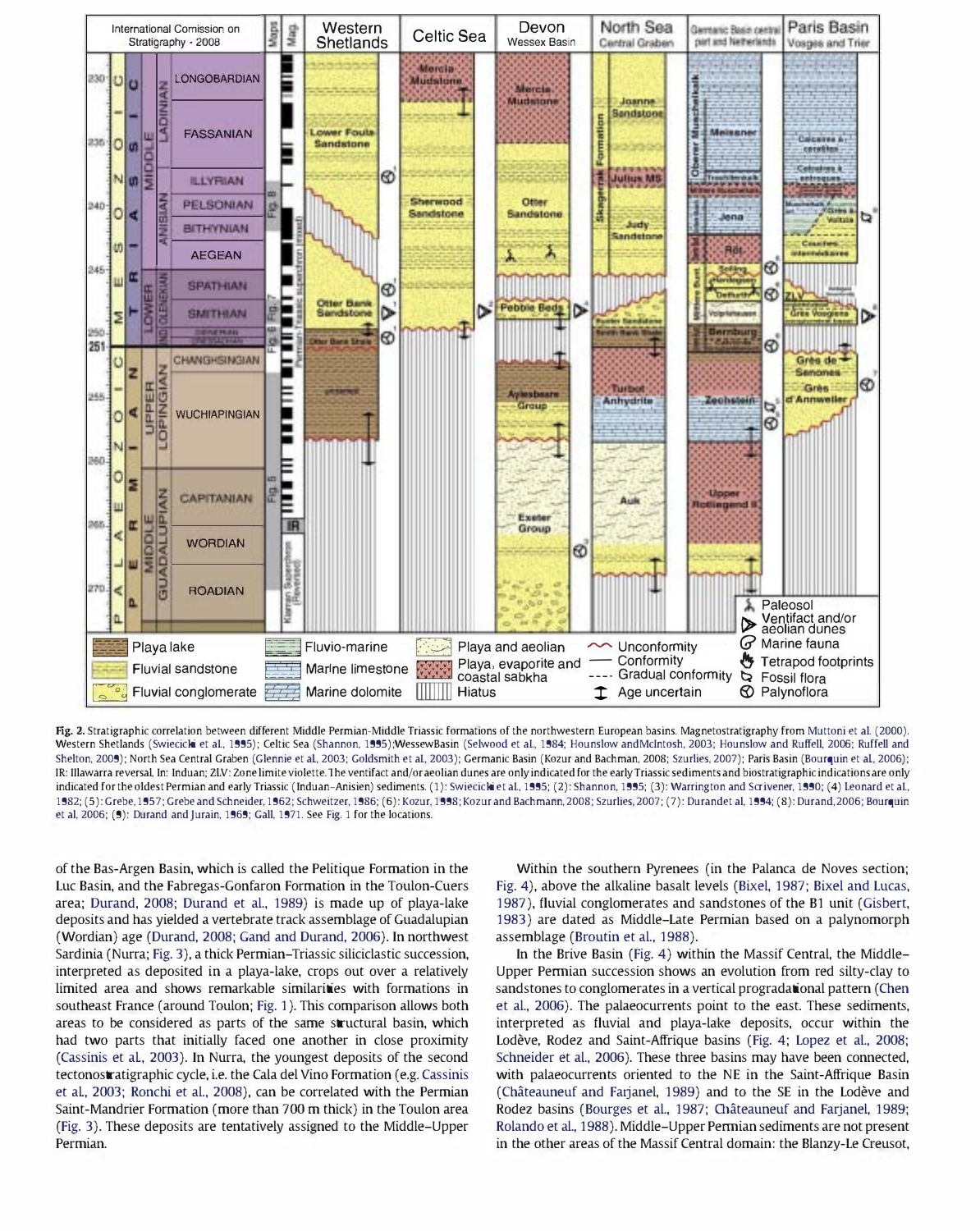

Fig. 3. Stratigraphic correlation between different Middle Permian-Middle Triassic formations of the southwestern European basins. Central Iberian Ranges (modified from Arche et al., 2006; Diez et al., 2007); Catalan Coast (modified from Arche et al., 2004; Dinarès-Turell et al., 2005); Baléaric Islands (Linol et al., 2009); SE France (Durand, 2006, 2008); Sardinia (Cassinis et al., 2003; Durand, 2006; Ronchi et al., 2008). UECS: Upper evapo complex. Fabregas: Fabregas-Gafaron Formation, La Motte Formation, Pelitique Formation. The ventifact and/or aeolian dunes are only indicated for the early Triassic sediments and biostratigraphic indications are only indic Permian and early Triassic (Induan-Anisien) sediments. (1): Dieguez et al. 2007; de la Horra. 2008; (2): Doubinger et al., 1990; Ramos. 1979; (3): Bourguin et al., 2007; (4): Diez et al., 2005; Doubinger et al., 1990; Famo (6) Diez et al., 2007; (7): Diez et al., 1996, 2007; (8): Dinarès-Turell et al., 2005; (9): Márquez-Aliaga et al., 2000; (10): Ramos and Doubinger, 1989; (11): Alvarez-Ramis et al., 1995; Diez et al., 2005; Grauvogel-Stamm 1996; Ramos and Doubinger, 1989; (12): Bercovici et al., 2009; Broutin et al., 1992; (13): Linol et al., 2009; (14): Rosell et al., 1987; (15): Liompart et al., 1987; March, 1991; Vachard and Colin, 1994; (16): Broutin et (17): Durand, 2008; Gand and Durand, 2006; (18): Durand, 2006; (19): Durand et al., 1989; (20): Demathieu and Durand, 1991; (21): Cassinis et al., 2003; (22): Pecorini, 1962; Pittau and Del Rio, 2002. See Fig. 1 for the lo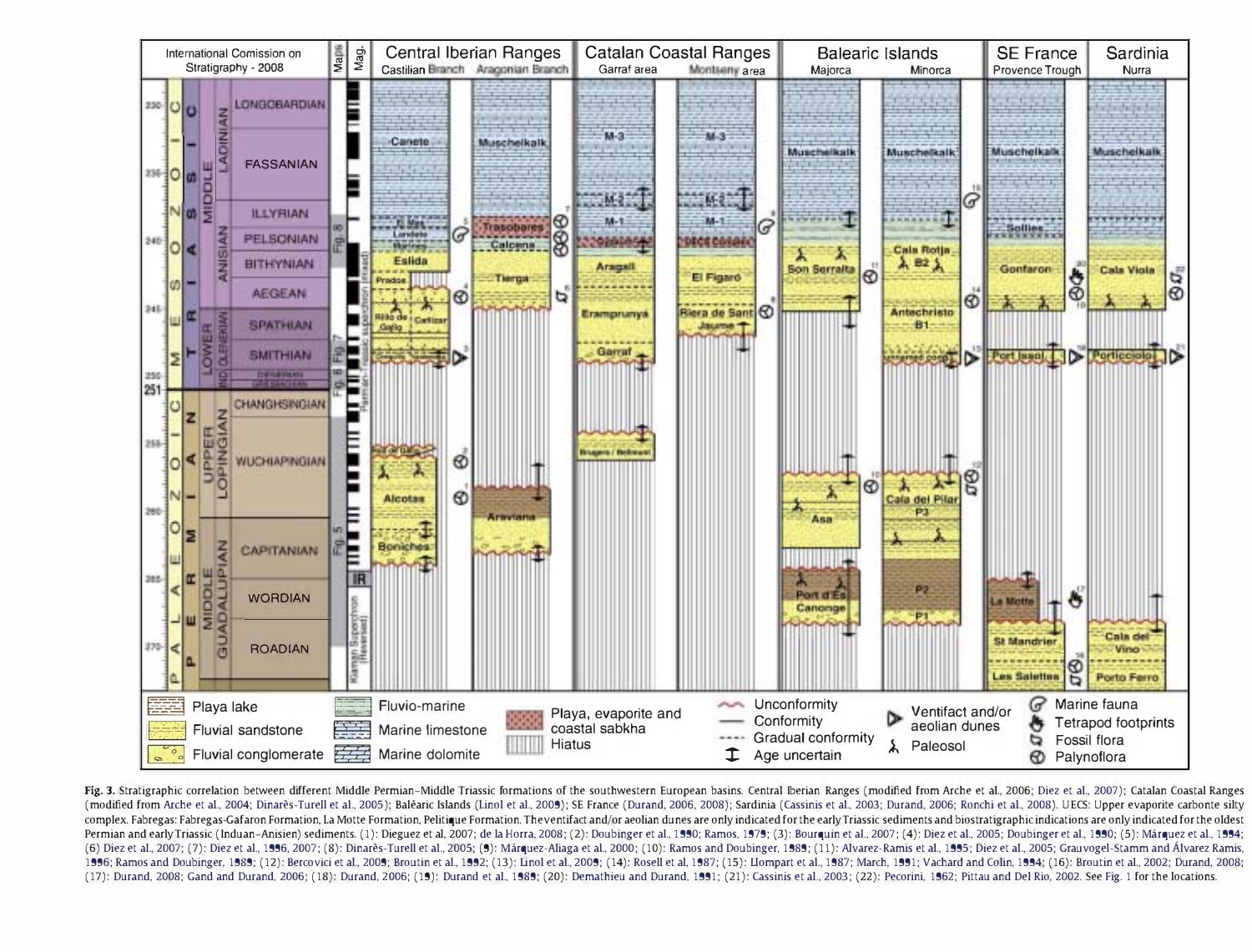

Fig. 4. Stratigraphic correlation between different Middle Permian-Middle Triassic formations of the Pyrenees (Broutin et al., 1988; Diez et al., 2005) and Massif Central (Chateauneufand Farjanel. 1989: Chen et al.. 2006: Lopez et al.. 2008: Schneider et al.. 2006). (1): Broutin et al.. 1988: (2) Broutin et al.. 1988: Calvet et al.. 1993: Diez. 2000: Diez et al., 2005; (3) Calvet et al., 1993, 1994; Diez, 2000; Márquez et al., 1992. (4) and (5): Gand, 1987; (6): Broutin et al., 1992; Diez, 2000; See Fig. 1 for the locations.

Autun and Bourbon-l'Archambault/Aumance basins (Châteauneuf and Farjanel, 1989; Fig. 1).

In summary, in the northern domain (Fig. 2), the Middle-Late Permian sedimentation is characterised by a transgressive cycle (a vertical evolution from evaporite to shallow marine carbonates) followed by a Late Permian regressive cycle (a vertical evolution from shallow marine to evaporite and to fluvial-lacustrine deposits); the end of the marine Zechstein deposits is still present in the central part of the basin. In the southern domain (Figs. 3, 4), the Middle-Late Permian is characterised by a retrogradational phase (alluvial fan to playa-lake) followed by either (1) a progradational trend from playalake deposits to fluvial conglomerates and sandstones (Castillan Branch, Catalan Coastal Range, Balearic Islands, Rodez, Saint-Affrique, Lodève) or (2) a period of erosion and/or no deposition during Late Permian (SE France-Sardinia, Aragonian Branch, Brive, Blanzy-Le Creusot,Autun, Bourbon-l'Archambault/Aumance; Fig. 1). The palaeoflora and sedimentary environments suggest warm and semi-arid climatic conditions (Schneider et al., 2006).

#### 2.2. The Permian-Triassic Boundary (PTB)

In the central part of the Germanic Basin (the Netherlands and central Germany; Fig. 2), the transition from Permian to Triassic, seems to be gradual (Szurlies, 2007; Szurlies et al., 2003). The sediments, which were deposited in playa-lake systems, characterise the regressive tendency of the the uppermost Permian, which continues well into the Early Triassic (Aigner and Bachmann, 1992; Aigner et al., 1998). On the margins of the basin, an angular unconformity at the base of the Triassic was caused by deformation and erosion of the uppermost Zechstein cycles, in contrast with the central area, where sedimentation was more or less continuous during this period (Geluk, 1998, 2005; R6hling, 1991; Szurlies, 2007; Szurlies et al., 2003).

A pre-Triassic unconformity is clearly observed on the southwestern edge of the Germanic Basin (the Paris Basin, NE France; Fig. 2), which is assodated with a progressive onlap of the Triassic succession on the Palaeozoic basement (Bourquin et aL, 2006). An angular unconformity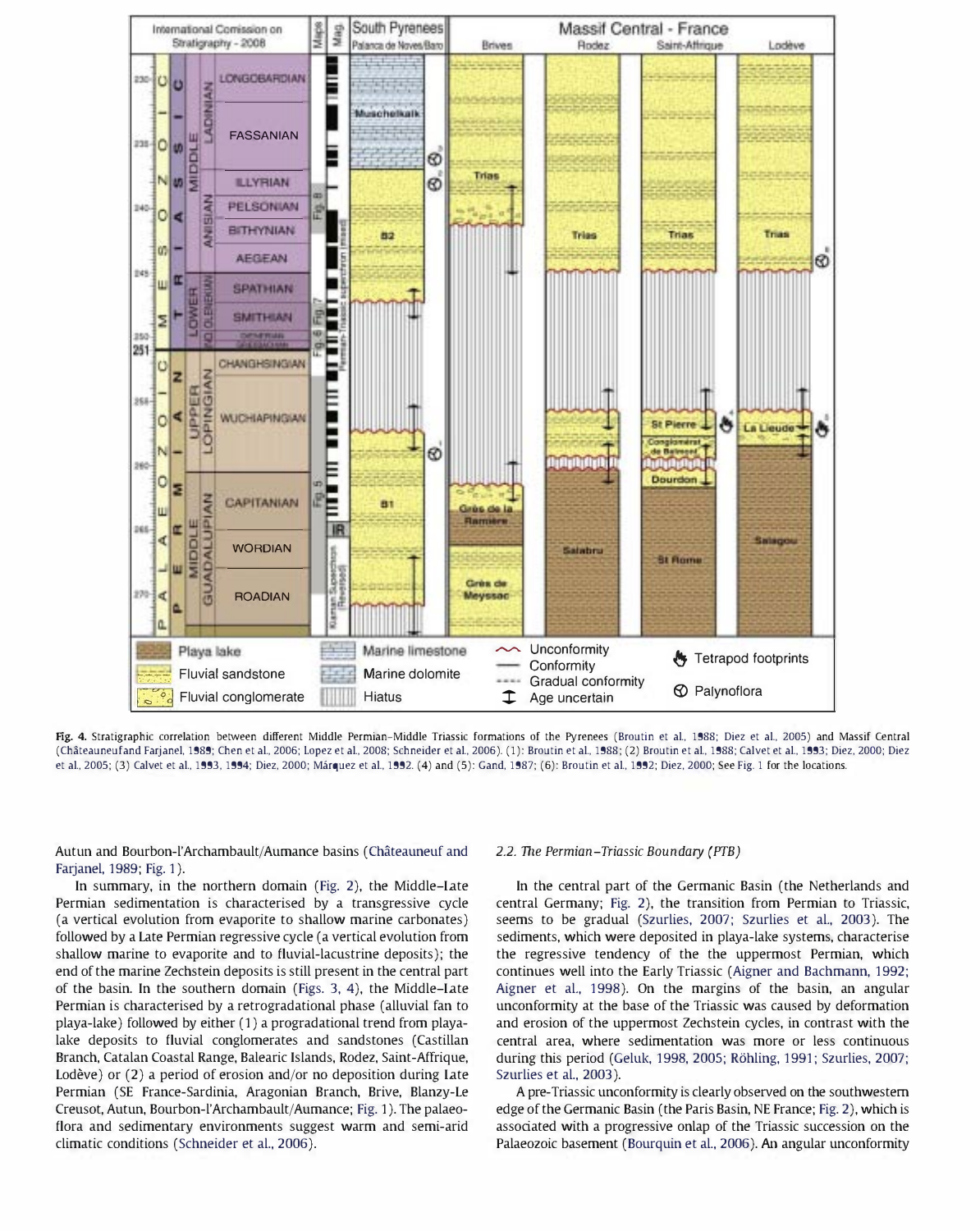separates Permian from Triassic deposits in the western part of the Germanic Basin (Fig. 2): Western Shetlands (Swiecicki et al, 1995), South England (the Wessex Basin; Goldsmith et al., 1995, 2003; Hounslow and Mdntosh, 2003), Central Graben (Goldsmith et al., 1995, 2003), and the Celtic Sea (Brookfield, 2008; Shannon, 1995).

Studies on the PTB in Iberia have focused on the Castilian and Aragonian Branches of the Iberian Ranges and on the Catalan Coastal Range (Fig. 3). Within the Aragonian Branch, the lowermost sediments (the Tierga Formation) overlying the Permian-Triassic angular unconformity are dated as Anisian (Diez et al., 2005, 2007). In the Castilian Branch (Fig. 3), an angular unconformity is present within the Hoz de Gallo Formation: the lower Hoz de Gallo Conglomerates are Late Permian in age (Ramos and Doubinger, 1989) and the upper Hoz de Gallo Conglomerates (or their lateral equivalents: the Chequilla and Valdemeca formations) are considered to be of Early Triassic age (Bourquin et al., 2007; de la Horra et al., 2005; Ramos, 1979). In the Catalan Coastal Ranges, a hiatus is also recorded at the FIB (Fig. 3); in places, the Variscan basement is directly overlain by the Riera de Sant Jaume megasequence (Calvet and Marzo, 1994) dated as upper Olenekian (Spathian) from magnetostratigraphic data (Dinarès-Turell et al., 2005).

In the Balearic Islands of Minorca and Majorca (Fig. 3), an unconformity separates the Upper Permian sediments from either Anisian sandstones (Majorca; Bourrouilh, 1973; Ramos and Doubinger, 1989) or sandstones of undetermined Early Triassic age in other sections (Bourrouilh, 1973; Linol et al., 2009; Rosell and Gómez-Gras, 1990; Rosell et al., 1988). In the Provence Trough (Fig. 3), the lowest Triassic deposits rest unconformably on Permian formations of different ages depending on location (Durand, 2006, 2008). In NW Sardinia, an angular unconformity separates the Triassic deposits from the Cala del Vino Formation, recently asserted to be Middle Permian in age (Cassinis et al., 2003). In the southern Pyrenees and the Massif Central, an unconformity also occurs between the Upper Permian deposits and the earliest Mesozoic sediments (Fig. 4).

# 2.3. The onset of Mesozoic sedimentation

#### 2.3.1. Early Triassic: Induan

At the beginning of the Early Triassic, the sedimentation area was restricted to the northwestern part of the peri-Tethyan domain: in the central part of the Germanic Basin and in the Western Shetlands (Fig. 1). Within the central part of the Germanic Basin (Fig. 2), which was characterised by a playa-lake sedimentary system, the Calvörde and Bernburg formations (Fig. 2) were attributed to the Induan by magnetostratigraphic studies (Szurlies, 2007; Szurlies et al., 2003). These sediments do not have any lateral equivalents on the southwestern margins of the basin and there is a hiatus at the base of the Triassic (Bourquin et aI., 2006; Geluk, 1998, 2005).

Induan deposits occur above the Permian-Triassic unconformity in the Western Shetlands (Fig. 2). They constitute coastal alluvial plain deposits of the Otter Bank Shale Formation, dated by palynology (Swiecicki et al., 1995). The palynological assemblages of the Induan deposits indicate a warm and semi-arid environment (Swiecicki et al., 1995). In the Central North Sea Graben, the earliest Triassic sediments are considered as Induan in age (Fig. 2; Goldsmith et al., 1995, 2003; Smith et al., 1992); however, no biostratigraphic data have been published up to now.

## 2.3.2. Early Triassic: Olenekian

In the Germanic Basin (Fig. 2), the Volpriehausen Formation is composed of ephemeral playa-lakes or aeolian deposits (Aigner and Bachmann, 1992; Clemmensen, 1979, 1991; Oemmensen and Tirsgaard 1990; Geluk, 2005; Richter-Bernburg, 1974; Rohling, 1991; Ulicny, 2004; van der Zwan and Spaak, 1992) and is dated as Smithian by magnetostratigraphy (Kozur and Bachmann, 2008; Szurlies, 2007). Using sequence stratigraphic correlations, Bourquin et al. (2006) compared stratigraphic cycles between the Germanic and Paris basins, showing that the coeval deposits of the "Conglomérat basal", "Grès vosgiens" and "Congiomerat principal" formations (Vosges and Trier area; Fig. 2) can be correlated with the Volpriehausen Formation. These formations were laid down under arid climatic conditions by braided rivers, as indicated by the presence of both reworked and in situ aeolian sand dune deposits as well as by wind-worn pebbles, and by the lack of any palaeosol remnants (Bourquin et al, 2009; Durand, 1972, 1978; Durand et al., 1994). Palaeocurrents are generally oriented towards the NNE, thus the river catchment areas were mainly located in the presentday Armorican Massif. The "Conglomérat principal" Formation (Fig. 2) is not thicker than 20 m at the outcrop in the Vosges area and shows a great lateral continuity towards the east. In Lorraine, the top of the Lower Triassic is marked by a major sedimentary break associated with a period of by-pass and development of the earliest paleosols ("Zone limite violette", noted ZLV in Fig. 2; Gall et al., 1977; Müller, 1954; Ortlam, 1967). This episode could be coeval with the deposition of the Hardegsen and Detfurthformations in the Germanic Basin (Fig. 2), dated as Spathian by magnetostratigraphy (Szurlies, 2007). The Spathian therefore can be characterised by the occurrence of the earliest Mesozoic palaeosols, indicating less arid conditions.

In the westernmost part of the Germanic Basin, i.e. the Devon Basin (Hounslow and McIntosh, 2003), the Central Graben (Goldsmith et al., 1995,2003), the Celtic Sea (Shannon, 1995), the Western Shetlands (Swiecicki et al., 1995) and the Lower Triassic successions (Fig. 2) are characterised either by ephemeral fluvial deposits or arid alluvial wadi deposits, associated with aeolian dunes and ventifacts. From these sedimentological criteria, these sediments could be Smithian in age. The Spathian, identified in the Western Shetlands (Swiecicki et al., 1995), is difficult to constrain in the other British basins (Fig. 2).

On Minorca Island (Fig. 3), above the pre-Triassic unconformity, sedimentation began with coarse-grained fluvial deposits (unnamed conglomerate in Fig. 2) with palaeocurrents flowing at first towards the SSW and then to the WNW. The absence of fossils in the Lower Triassic of this area prevents any precise dating, but the occurrence of ventifacts together with the lack of palaeosols and clay layers suggest that sedimentation took place in an arid setting (Linol et al., 2009). This arid episode, which marks a climatic change from the underlying Late Permian fluvial sand-sheet environments with palaeosols (P3 in Fig. 2), could be correlated with the early Olenekian arid event (Bourquin et al., 2007; Durand, 2006, 2008; Péron et al., 2005). In this case, Induan deposits should not be preserved in the Triassic succession of Minorca. On Majorca Island, no Lower Triassic sediments have been recognised up to now (Fig. 3).

Lower Triassic deposits (Induan and Olenekian) have not yet been positively recognised in the Iberian Peninsula up to now, except for the upper Olenekian (uppermost Spathian) in the Catalan Coastal Range using magnetostratigraphy (Dinarès-Turell et al., 2005; Riera de Sant Jaume, Fig. 3). Base on stratigraphic location, the Eramprunyá unit of the Garraf area could be time equivalent to the middle part (sandstones) of the Riera de S jaume megasequence in the Montseny area. In the Central Castillan Branch of the Iberian Range, the beginning of Mesozoic sedimentation is represented by the presence of conglomerates overlain by the thick Cafiizar Formation, which is composed of braided sandy fluvial deposits with palaeocurrents flowing towards the SE (López-Gómez and Arche, 1994). These basal conglomeratic units (the upper Hoz de Gallo, Chequilla and Valdemeca formations, Arche and López-Gómez, 2005; Arche et al., 2004) yield ventifacts (Bourquin et al., 2007). Whereas the basal part of the Cafiizar Formation is devoid of any palaeosol, the upper part is characterised first by Mesozoic palaeosols and then by the preservation of an Anisian palynoflora near its top (Diez et al., 2005; Doubinger et al., 1990; L6pez-Gomez et al., 2005). Thus, palaeoclimatic indicators show that the basal part of these sediments could represent at least part of the Smithian (Fig. 3). In the Aragonian Branch of the Iberian Range (Fig. 3), the lowermost sediments above the Permian are dated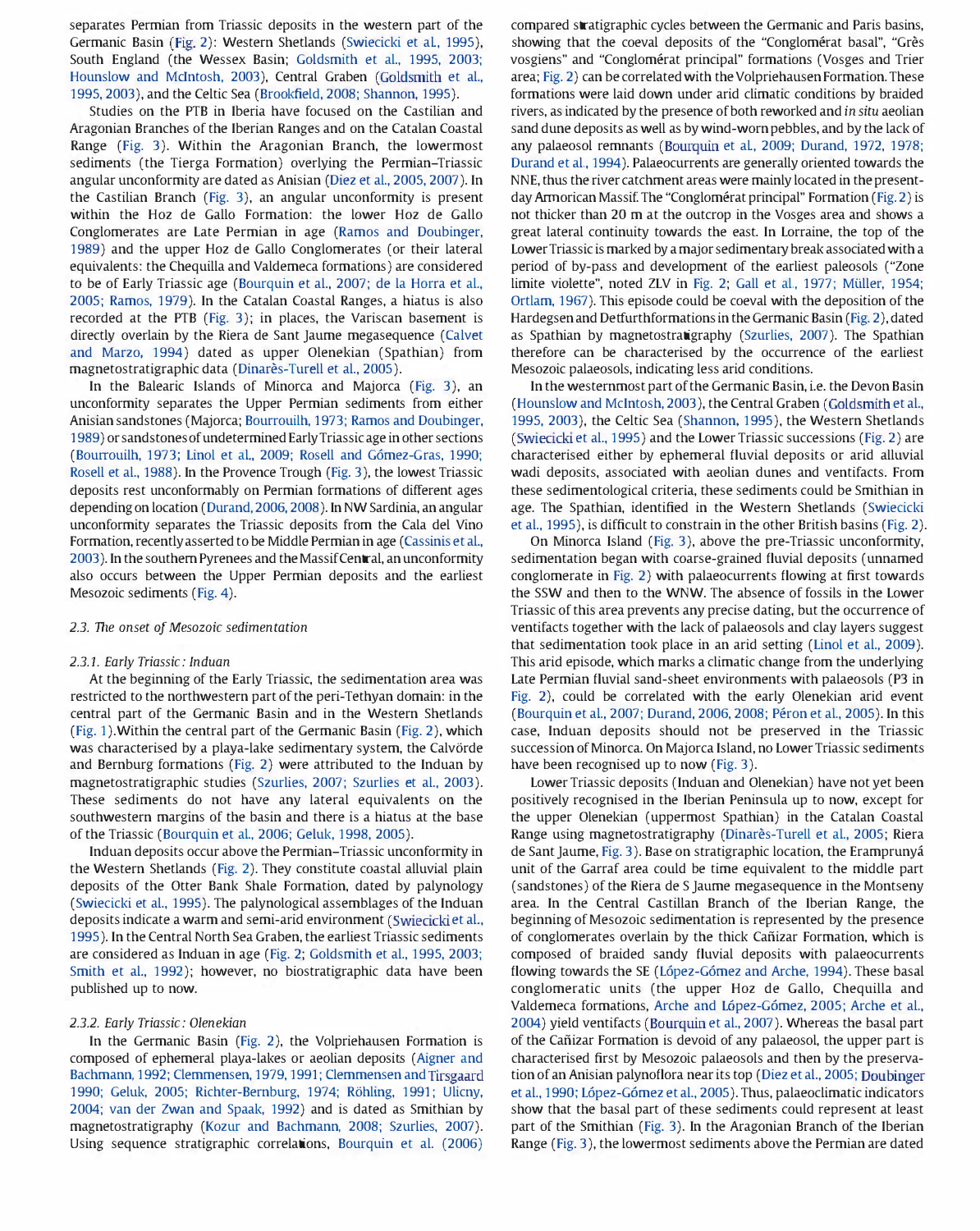as Anisian (Oiez et al., 2007) and the whole of the Early Triassic is lacking in this area.

Above the FIB in NW Sardinia, (the Cala Viola area, Nurra; Fig. 3), the "Conglomerato del Porticciolo" Formation (Cassinis et al., 2003) is mainly composed of well-rounded vein-quartz pebbles and cobbles, deposited by braided rivers flowing to the east. Cassinis et al. (2003) observed slightly reworked and even in situ ventifacts in this formation, as well as some aeolian sandstone dune remnants. Together with the entire stratigraphic framework, these observations are used as an argument for the correlation of this formation with the "Poudingue de Port-Issol" Formation in the Provence Trough, which also contains ventifacts. In the western part of the Provence Trough (Fig. 3), the main palaeocurrents of the fluvial Triassic sediments are towards the SW, opposite to those observed in the Perrnian (Durand, 1993; Durand et al., 1989). In comparison with North European basins, these conglomerates are more likely of Smithian age and Induan sediments would not be preserved in this area (Fig. 3).

In the southern Pyrenees (Fig. 4), Lower Triassic sediments have not yet been recognised. The fluvial Mesozoic sedimentation started with either an oligomictic conglomerate or red silty clay beds, dated as Anisian at their top (Broutin et al., 1988; Calvet et al., 1993; Diez, 2000; Diez et al., 2005). Thus, the lower part of this fluvial unit (B2, Fig. 4) could be of Early Triassic age, probably Spathian or even late Smithian (some ventifacts were found in the oligomictic basal conglomerate of the Basque Country, western Pyrenees).

2.3.3. The Hardegsen unconformity and the Olenekian-Anisian transition

In the Germanic Basin, the base of the Solling Formation corresponds to the erosional Hardegsen unconformity (Fig. 2), formed during an intra-Spathian time span (Geluk and Röhling, 1997; Szurlies, 2004, 2007), when approximately 100 m of Middle Buntsandstein deposits could have been locally eroded (Aigner and Bachmann, 1992). This unconformity is related to one of the most pronounced extensional tectonic events observed in the German Triassic (Röhling, 1991; Trusheim, 1961, 1963; Wolburg, 1968). The Solling Formation, interpreted as fluvial deposits (Aigner and Bachmann, 1992) preserved in the Germanic Basin, are dated as upper Olenekian (Kozur, 1998; Szurlies, 2007) and could be equivalent to an episode of sediment by-pass at the basin margins. Moreover, Geluk (1998) showed that the base of the Solling Formation becomes progressively younger to the west, the formation thinning away in the same direction. In the southern part of the Germanic Basin (NE France, Fig. 2), the "Conglomérat principal" Formation rarely crops out north of the Vosges Massif (near the German boundary) because it is truncated there by the Hardegsen unconformity (Fig. 2), which even cuts locally into the "Grès vosgien" Formation (Bourquin et al., 2006).

An unconformity between the Lower Triassic and Anisian deposits is also present in several areas: the Central Graben Basin (Goldsmith et al., 1995, 2003; Smith et al., 1992), the Wessex Basin (Hounslow and McIntosh, 2003) and the Western Shetlands (Swiecicki et al., 1995). This might indicate erosion of the upper Olenekian in this area (Fig. 2).

A hiatus, marked by palaeosol development, occurs in the Provence Trough (Durand, 2008; Durand et al, 1989) and Sardinia (Cassinis et al., 2003, 2007; Fig. 3). However, no indication of the Hardegsen unconformity is observed in the other SW European basins (Figs. 2, 3).

# 2.3.4. Middle Triassic: Anisian and Ladinian

In the Germanic Basin (Fig. 2), the Olenekian-Anisian transition is located in the uppermost beds of the playa-lake Solling Formation (Kozur and Bachmann, 2008). Therefore, the main part of the overlying unit, the Röt Formation, is Middle Triassic (Aegean, earliest Anisian in age, Kozur and Bachmann, 2008; Szurlies, 2007). This formation consists of evaporitic shallow marine and sabkha deposits (Aigner and Bachmann, 1992; Geluk, 2005); it represents the first Triassic occurrence of halite deposition in the Germanic Basin.

The lateral equivalents of the Röt Formation in the southern part of the Germanic Basin (NE France; Bourquin et al., 2006; Fig. 2) are the fluvial sediments composing the "Couches intermédiaires", which show an enhanced development of floodplains with associated dolocretes derived from hydromorphic palaeosols (Durand, 1978; Durand and Meyer, 1982). There, the only biochronologic evidence is provided by the "Grès à Voltzia" Formation, where macrofauna and palynoflora indicate an early-middle Anisian age (Durand and jurain, 1969; Gall, 1971). The fluvial "Grès à Voltzia" evolves eastwards (and upwards) into deposits with increasing marine influence (Bourquin et al., 2006) and then passes laterally into marine limestones characterising the Lower Muschelkalk (the Jena Formation in Germany; Fig. 2). In NE France, fluvial systems appear to collapse suddenly at the beginning of the evaporitic episode corresponding to the Middle Muschelkak (the "Couches rouges", "Couches grises" and "Couches blanches"), which precedes the extensive deposition of marine carbonates during the Illyrian-Fassanian (Fig. 2). The vertical passage from the "Couches intermediaires" to the Anisian-Ladinian marine limestones (Duringer and Hagdorn, 1987) characterises a general transgressive trend.

As for the westernmost part of the Germanic Basin (Fig. 2), the Anisian is characterised by either fluvial systems in the Devon Basin (Hounslow and McIntosh, 2003), Central Graben (Goldsmith et al., 1995, 2003) and Western Shetlands (Swiecicki et al., 1995), or by distal floodplain or inland sabkha deposits in the Celtic Sea (Shannon, 1995). The Ladinian depositional environments are similar to those of the Anisian, except in the Devon Basin (Hounslow and McIntosh, 2003) and the Celtic Sea (Shannon, 1995), where the fluvial deposits evolve vertically to coastal sabkha deposits (Warrington and Ivimey-Cook, 1992).

In the Aragonian Branch of the Iberian Ranges (Fig. 3), a palynological analysis of fluvial-coastal deposits of the Tierga, Gilcena and Trasobares formations allowed dating of these deposits as lowermiddle Anisian for the Gilcena Formation and middle-upper Anisian for the Trasobares Formation (Diez et al., 1996, 2007). In the Castilian Branch (Fig. 3), the ammonite and foraminifera assemblages yield a late Anisian age for the basal limestones of the Landete Formation (Arche and L6pez-G6mez, 1999; Arche et al., 2004; L6pez-G6mez et al., 1998, 2002; Marquez et al., 1994). In the Catalan Coastal Range, the top of Riera de Sant Jaume is dated as Aegean by magnetostratigraphy and palynology (Dinarès-Turell et al., 2005) and the conodonts yield a late Anisian age for the lower Muschelkalk facies (named M-1, Fig. 3, middle Pelsonian-upper Illyrian; Dinarès-Turell et al., 2005; Márquez-Aliaga et al., 2000). Hence, a connection with the open Tethys Ocean was established during the Anisian.

On Minorca (Fig. 3), the Anisian s.l. is well marked by a transition from braided river deposits, with in situ and reworked palaeosols (dolomite breccias), to fluvial-coastal and shallow marine deposits (Muschelkalk, Fig. 3) and are dated as upper Anisian-Ladinian (Llompart et al., 1987; March, 1991; Vachard and Colin, 1994). The palaeocurrents are directed towards the SE, which implies a continental environment located to the west and open sea to the east. On Majorca, the siliciclastic Son Serralta Formation (Fig. 3) becomes more argillaceous towards its top and contains palaeofauna (Calafat, 1988) and palaeoflora (Grauvogel-Stamm and Alvarez Ramis, 1996) associations of middle Anisian age. These sandstones were deposited in a distal braidplain environment evolving into coastal shallow deltaic or beach-prograding complexes (López-Gómez et al., 2002).

In the Provence Trough and in Sardinia (Fig. 3), the basal contact of the "Grès de Gonfaron" and "Arenarie di Cala Viola" formations is very sharp and marked by the sudden appearance of caliche nodules, mainly reworked and sometimes in situ. In the distal part of the Provence Trough (Toulon), as well in Sardinia, the fluvial sandstones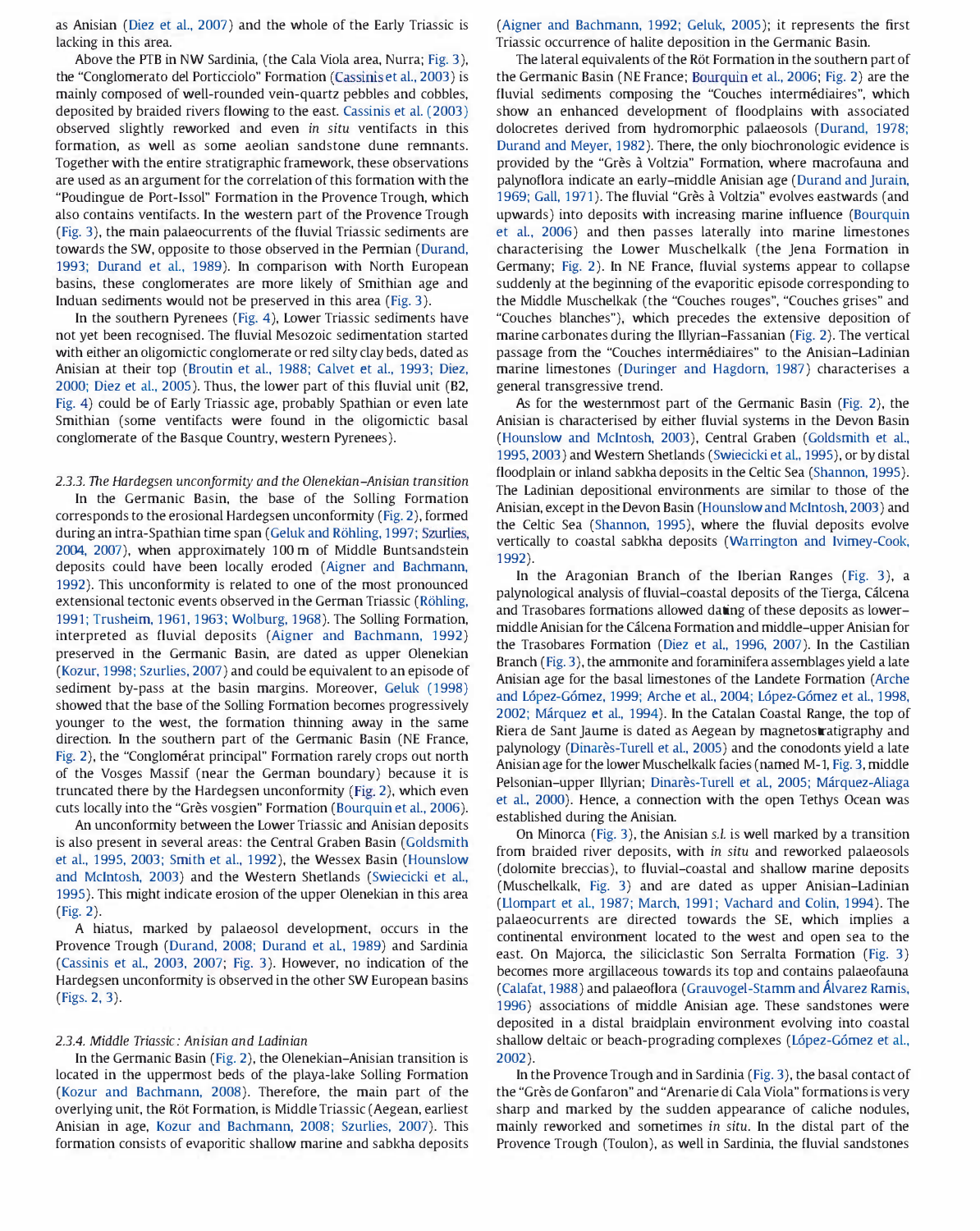grade upwards into terminal fan and playa deposits. Other than the caliche horizons, there is relatively frequent evidence of biological activity: e.g. vegetation-induced primary sedimentary structures (Rygel et al., 2004) and trace fossils that are mainly invertebrate burrows (e.g. Scoyenia, Beaconites, Phycodes, Arenicoloides, etc). Nevertheless, the only remains of biochronologic significance in the "Grès de Gonfaron" are palynomorphs found in the uppermost part, which are of an early Anisian age (Adloff, in Durand et al., 1989). Occasional occurrences of tetrapod footprints have also been recorded. Although the latter provide less precise dating than palynomorphs, their stratigraphic ranges agree well with an early Anisian age for these sediments (Demathieu and Durand, 1991). In NW Sardinia, reddish siliciclastic deposits from the subsurface (the Cugiareddu well), correlating to the "Arenarie di Cala Viola", yielded two distinct palynomorph assemblages that are ascribed to an Olenekian?-early Anisian and late Anisian age, respectively (Pittau and Del Rio, 2002). In the Provence Trough and in Sardinia (Fig. 3), these fluvial mature siliciclastics pass upwards into floodplain-playa and subsequently to Anisian age pre-evaporitic marly-dolomitic deposits. They are overlain by marine Middle Triassic carbonates of the Muschelkalk (Brocard and Philip, 1989; Carrillat et al., 1999; Posenato et al., 2002; Ronchi, 2004).

In the southern Pyrenees (Fig. 4), above the Anisian siliciclastic sediments, a dolomitic unit representing the Muschelkalk facies has been dated as Ladinian (Calvet et al., 1993, 1994; Diez, 2000; Márquez et al., 1992). The earliest Triassic sediments deposited on the French Massif Central (Figs. 4, 1) are dated as Anisian in the Lodeve Basin (Broutin et al., 1992; Diez, 2000). They are considered as Anisien in the Rodez and Saint-Affrique basins by comparison with the Lodeve Basin (Chateauneuf and Farjanel, 1989), and as Ladinian in the Blanzy-Le Creusot and Autun basins (Courel et al., 1984). In other areas, the Early and Middle Triassic correspond to a hiatus and the earliest Mesozoic sediments are of Carnian-Hettangian age (Blanzy-Le Creusot, Autun, Bourbon-l'Archambault/Aumance; Fig. 1).

# 2.3.5. Conclusion

In summary, within the northwestern Tethys domain, the Early Triassic (Induan), which is preserved only in the Germanic basin and Western Shetlands (Figs. 1, 2), corresponds to playa-lake deposits in warm and semi-arid climate conditions. It represents the end of the Permian progradational trend, i.e. the regressive tendency that started in the uppermost Zechstein (Aigner and Bachmann, 1992; Aigner et al., 1998; R6hling, 1991; Szurlies et al., 2003). In other basins, the onset of Mesozoic sedimentation, above the Permian-Triassic unconformity, is dated as Olenekian. The Olenekian began with warm and hyper arid climate conditions of the Smithian (no palaeosols, the presence of ventifacts, and aeolian deposits). This was followed by more humid conditions, with the development of the earliest Mesozoic palaeosols, considered as Spathian. The ages are obtained through a comparison with magnetostratigraphic data for the Germanic Basin (Szurlies, 2007). Within the northern domain, above a sedimentation hiatus marked along the margin of the basins by palaeosol development, an intra-Spathian tectonically induced unconformity (Hardegesen unconformity) is observed (Fig. 2). ln the southern domain, only a sedimentation haitus, marked by palaeosol development, occurs (Fig. 3). Above this hiatus or unconformity, the Anisian-Ladinian deposits evolve vertically from fluvial to open marine sedimentation, except in some of the Massif Central basins (Fig. 1) where a sedimentation gap occurs from the pre-Triassic unconformity to the Carnian or Hettangian (Figs. 3, 4). Throughout the Spathian and Anisian, the presence of palaeosols and the development of palyno- and macrofloras attest to less arid conditions over the study area. Thus, the lack of typical Early Triassic continental fossils can be explained not only by a slow recovery after the Permian-Triassic biologic crisis (L6pez-G6mez et al., 2005), but also by a true stratigraphic gap including part of the Early Triassic (Induan) and/or

by climatic conditions that were not suitable for the development of most of the flora and fauna during the Lower Olenekian (i.e. "desert" environments ).

# 2.4. Palaeogeographical implications

This review of the Middle Permian-Middle Triassic record of several western European basins (Figs. 2-4) forms the basis of a discussion of the palaeogeographic evolution of these basins. In the Laurasia supercontinent, the palaeogeography and mountain chain morphology are reconstructed from: (1) previously published maps of the kinematic reconstruction of plate motions during the Middle/ Late-Permian, Early and Middle Triassic periods (Dercourt et al., 1993, 2000; Ziegler, 1982, 1990; Ziegler et aI., 1997); and (2) original sedimentological data, such as palaeocurrent directions, boundaries for the marine influence, and areas of erosion and/or no deposition (palaeorelief). The mean Upper Permian Appalachian-Variscan Belt altitude is estimated to be around 2000 m, as deduced from numerical modelling on mountain elevation by Fluteau et al. (2001). The palaeolatitude reconstructions, based on Ziegler's reconstructions

# Middle - Late Permian



Fig. 5. Middle-Late Permian palaeogeographical reconstruction of the northwestern peri-Tethyan domain. Ws: Western Shetlands; cs: Celtic Sea; wb: Wessex Basin; cg: North Sea Central Graben; bkw: bockenem well; v: Vosges and Trier area; cb: Castilian Branch; ab: Aragonian Branch; ccr: catalan Coastal Range; bal: Balearic Islands (Minorca and Majorca); pt: Provence through (Bas-Argen. Luc basin and Toulon-Cuers area); s: Sardinia; sp: southern Pyrenees; b: Brive; r: Rodez; sa: Saint Affrique; I: Lodeve; aut: Autun; aum: Bourbon L'ArchambaultjAumance; bl: Blanzy-Le Creusot; RM: Rhenish Massif. Palaeolatitudes are from Ziegler et al. (1997).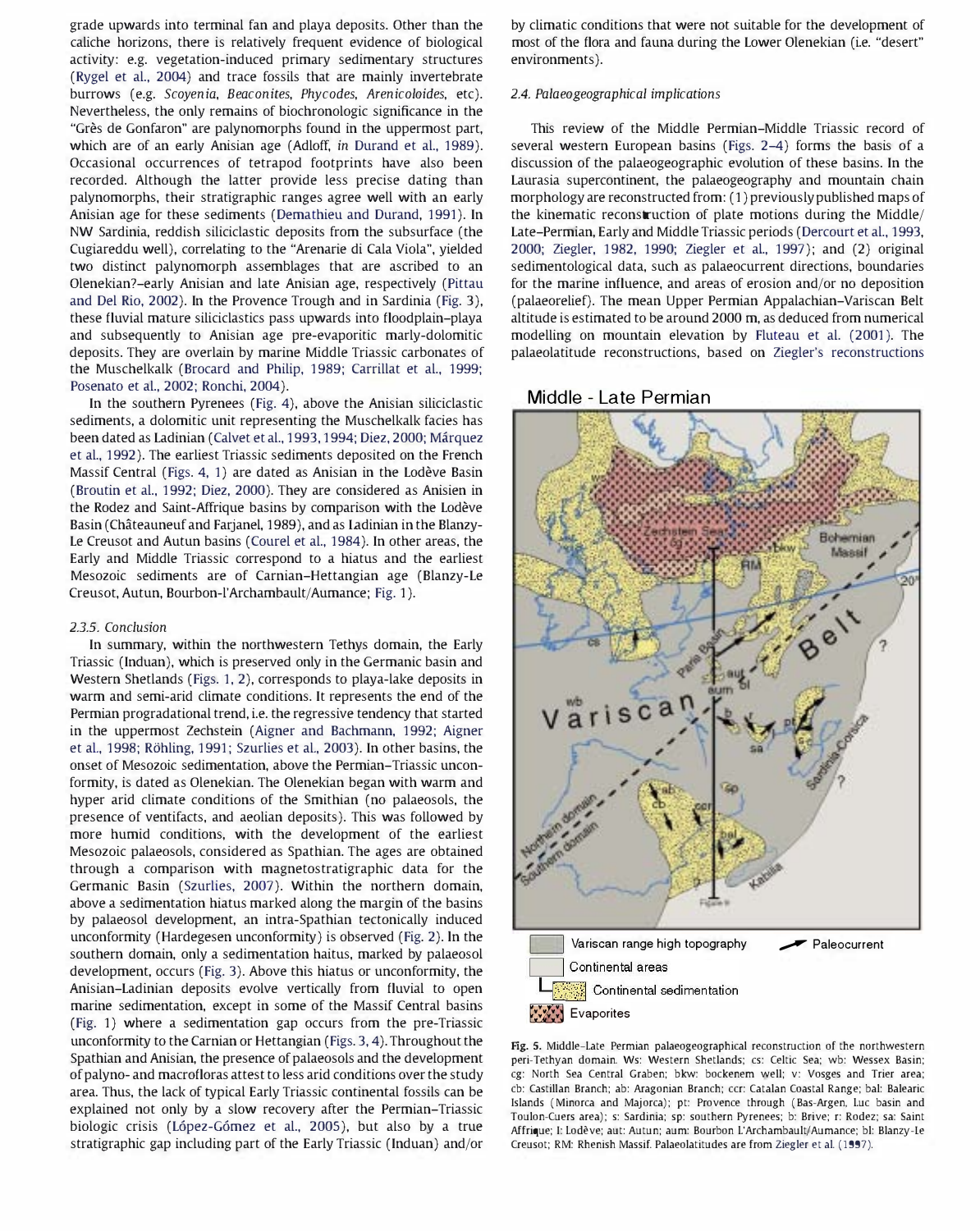(1990), show that the northwestern continental Tethyan domain is above the equator during the Middle-Late Permian and migrated northward until the middle Ladinian.

At the scale of the western European peri-Tethyan basins, in the northern domain (Fig. 5), the Middle-Late Permian sedimentation areas are either isolated or connected to a large sub-endorheic basin. This basin, occupied by the Zechstein Sea, is characterised by the vertical evolution from evaporite to shallow marine carbonates to playa-lake and fluvial deposits. Fluvial-lacustrine deposits occur on the southern margin of this large basin, with a vertical evolution towards increasingly dominant fluvial deposits. The palaeocurrent directions point to the north. Within the Paris Basin, sedimentation took place in isolated subbasins during this period. In the southern domain (Fig. 5), the Middle-Late Permian sedimentation took place in numerous endorheic basins with palaeocurrent directions indicating local sediment sources (Fig. 5). Three types of sedimentary basins can be distinguished (Fig. 5): (1) a large southwest basin (the Iberian Range and Balearic area) with fluvial networks flowing mainly towards the south-southeast but probably not connected to the Tethys Ocean; (2) numerous small basins with active sedimentation and palaeocurrent directions indicating local sources (e.g. the Pyrenees, Brive, Rodez, Saint-Affrique, Lodeve, Nurra, SE France basins); and (3) areas under erosion and/or with no deposition during the Late Permian (e.g. Blanzy-Le Creusot, Autun, Bourbon-l'Archambault/Aumance, Sardinia and Provence). These large endorheic domains were limited at the southeastern border (Fig. 5) by Corsica-Sardinia palaeorelief (since the Early Permian; Cassinis et al., 2003; Ronchi et al, 1998, 2008) and probably also by the relief corresponding to the future Kabylia microplate (Edel et al., 2001). The climate in these domains, as well as in the northern domain, was warm and semi-arid (Schneider et al., 2006).

At the scale of the study area, a major erosional boundary surface can be followed almost everywhere between Permian and Triassic deposits, except in the northern domain (the Central Germanic Basin and the Western Shetlands; Figs. 2-4). This boundary surface may correspond to an erosional and, in places, an angular unconformity. The earliest Triassic sediments (Induan) are preserved only in the central part of the Germanic Basin (the North Sea Central Grabben and Western Shetlands; Fig. 2). All the intra-belt domains were under erosion at that time (Figs. 3, 4); all the sediment supply by-passed the continental area and was preserved in the extra-belt domains (Fig. 6). The Induan sediments are mainly attributed to playa-lake systems evolving under warm and semi-arid climatic conditions, similar to those characterising the end of the Permian, and they reflect the regressive tendency that started in the uppermost Zechstein (Aigner and Bachmann, 1992; Aigner et al., 1998; R6hling, 1991; Szurlies et al., 2003).

The deposits overlying the Permian-Triassic unconformity are characterised by marked changes in sedimentological features. Moreover, in some basins, a change in the palaeocurrent directions is observed across the unconformity (NW Sardinia, SE France, Minorca, Figs. 5, 7). The fluvial siliciclastics lack palaeosol remnants, but include ventifacts and aeolian dune deposits. Like the Volpriehausen Formation of the Germanic Basin, they were laid down during an arid episode dated as lower Olenekian (Smithian) by magnetostratigraphy (Szurlies, 2007). The first occurrence of Mesozoic palaeosols, which are considered as Spathian in age, indicated that more humid conditions prevailed later on when compared to their equivalents in the Germanic Basin.

In the Laurasia supercontinent, three domains can be distinguished based on our study of the Early Triassic: a northern domain separated from a southern domain by an intra-belt domain (the Appalachian-Variscan Belt). In the northern and southern domains, Mesozoic sedimentation mainly began in the early Olenekian (Smithian), with fluvial systems flowing through the arid plains towards the north and the south, respectively. Erosion occurred in the sectors pertaining to the Appalachian-Variscan Belt, where no Lower Triassic sediment preservation is recorded (Fig. 7).





Fig. 6. Induan palaeogeographical reconstruction of the northwestern peri-Tethyan domain. Ws: Western Shetlands: cs: Celtic Sea: wb: Wessex Basin: cg: North Sea Central Graben; bkw: bockenem well; bkw: bockenem well (central Germanic Basin); v: Vosges and Trier area: cb: Castilian Branch: ab: Aragonian Branch: ccr: Catalan Coastal Range: bal: Balearic Islands (Minorca and Majorca): pt: Provence through (Bas-Argen, Luc basin and Toulon-Cuers area): s: Sardinia: sp: southern Pyrenees: b: Brive: r: Rodez: sa: Saint Affrique: I: Lodeve: aut: Autun: aum: Bourbon L'Archambault/ Aumance: bl: Blanzy-Le Creusot; RM: Rhenish Massif. Palaeolatitudes are from Ziegler et al. (1997).

Another tectonically induced, major sedimentary break, the Hardegsen unconformity, can be observed within the upper Spathian, especially in northern European basins (Fig. 2). Above the Lower Triassic, braided fluvial deposits yielded both macro- and palynofloras, allowing the first palaeontological dating of Mesozoic sediments as Anisian. The Anisian-Ladinian is characterised by a vertical transition from fluvial to open marine sedimentation, taking place during the Muschelkalk Sea transgression (Fig. 8). A hiatus encompassing the Early and Middle Triassic occurred in the basins located within the Appalachian-Variscan Belt (those of the Massif Central): Brive, Blanzy-Le Creusot, Autun and Bourbon-l'Archambault/ Aumance basins (Fig. 1). The earliest Mesozoic sediments here are Carnian-Hettangian in age.

# 2.5. Discussion

After this review of the Middle Permian-Middle Triassic record of several European basins (Figs. 2-4) and the palaeogeographic reconstruction of the sedimentary basins (Figs. 5-8), the impact of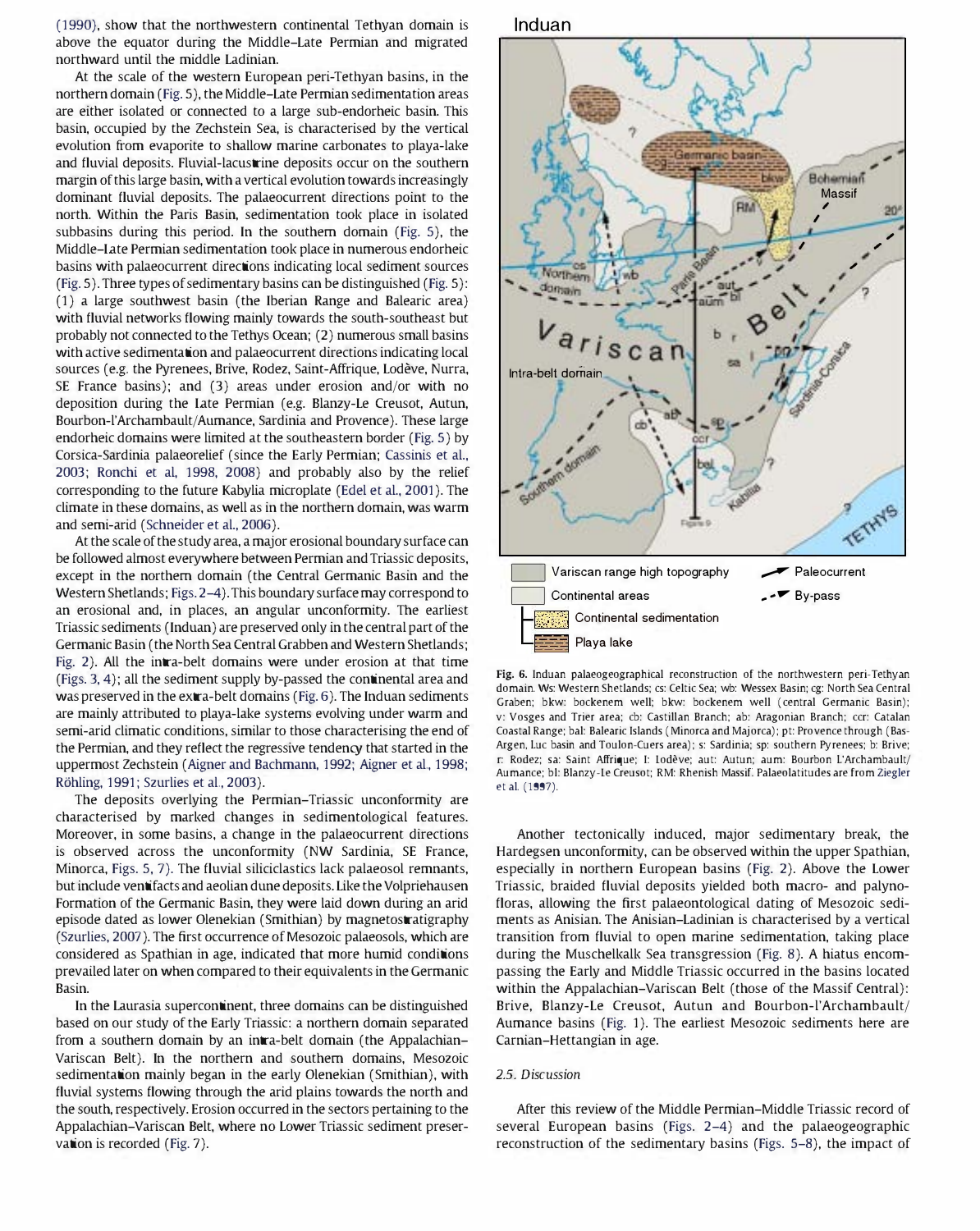



Fig. 7. Early Olenekian (Smithian) palaeogeographicalreconstruction of the northwestern peri-Tethyan domain Ws: Western Shetlands; cs: Celtic Sea; wb: Wessex Basin; cg: North Sea Central Graben; bkw: bockenem well; bkw: bockenem well (central Germanic Basin); v: Vosges and Trier area; cb: Castilian Branch; ab: Aragonian Branch; (cr: catalan Coastal Range: hal: Balearic Islands (Minorca and Majorca): pt: Provence through (Bas-Argen, Lue basin and Toulon-Cuers area): s: Sardinia; sp: southern Pyrenees: b: Brive; r: Rodez; sa: Saint Affrique; 1: Lodève; aut: Autun; aum: Bourbon L'Archambault/Aumance; bl: Blanzy-Le Creusot; RM: Rhenish Massif. Palaeolatitudes are from Dercourt et al. (2000).

tectonics, climate and sediment supply on the sediment preservation can be discussed.

## 2.5.1. Qimate

Throughout the northern hemisphere and as far as the South China Block (Yu, 2008), where continuity can be documented between the Permian and Triassic sedimentary records, the climate seems to have evolved from semi-arid towards more humid conditions beginning in the Changhsingian-Griesbachian Stages (e.g. Fuglewicz, 1980; Kozur, 2003). Macrofloras show a predominantly Permian character, whereas the palynoflora indicate transitional Permian-Triassic characteristics (Lozovsky et al., 2001; Ouyang and Norris, 1999). A clear climate change from semi-arid to hyper-arid conditions occurs only during the early Olenekian (Smithian). At the end of the Olenekian (Spathian) and during the Anisian, palaeosols, palyno- and macrofloras again indicate less arid conditions at the scale of the study area. The Early Triassic arid episode could have been triggered by a global-scale phenomenon, as suggested by recent studies on ammonoids (Brayard et al., 2006), where climate changes are observed during the Smithian.



Fig. 8. Middle Anisian palaeogeographical reconstruction of the northwestern peri-Tethyan domain. Ws: Western Shetlands: cs: Celtic Sea: wb: Wessex Basin: cg: North Sea Central Graben: bkw: bockenem well (central Germanic Basin): v: Vosges and Trier area: cb: castilian Branch: ab: Aragonian Branch: ccr: Catalan Coastal Range: bal: Balearic Islands (Minorca and Majorca): pt: Provence through \*\*(Bas-Argen, Lucbasin and Toulon-Cuers area): s: Sardinia: sp: southern Pyrenees: b: Brive: r: Rodez: sa: Saint Affrique: I: Lodève; aut: Autun; aum: Bourbon L'Archambault/Aumance; bl: Blanzy-Le Creusot; RM: Rhenish Massif. Palaeolatitudes are from Dercourt et al. (1993).

Furthermore, it should be noted that even in South Africa, recent research has provided evidence of a vegetated landscape during the beginning of the Triassic and, conversely, of an aphytic interval between the deposits dated as Early and Middle Triassic (Gastaldo et al, 2005). Therefore, there is no evidence for a climate change during the Palaeozoic and Mesozoic transition. The climate always reflects warm and semi-arid conditions. A drastic change occurs at the Induan-Olenekian boundary and the hyper arid episode of the western Tethys domain appears to last throughout the Smithian (Fig. 9).

## 2.5.2. Sediment supply

In the northern and southern borders of the Variscan Belt (Figs. 5, 9A), the Late Penman is characterised by a general vertical progradational trend from evaporite sabkha, playa-lake or floodplain sediments to fluvial deposits (Figs. 2-4). The similar evolution observed in these two domains leads to the conclusion that this trend was controlled by allocyclic factors independent of the basin location, such as intraplate tectonics or climate change. It could be explained by either an increase in sediment supply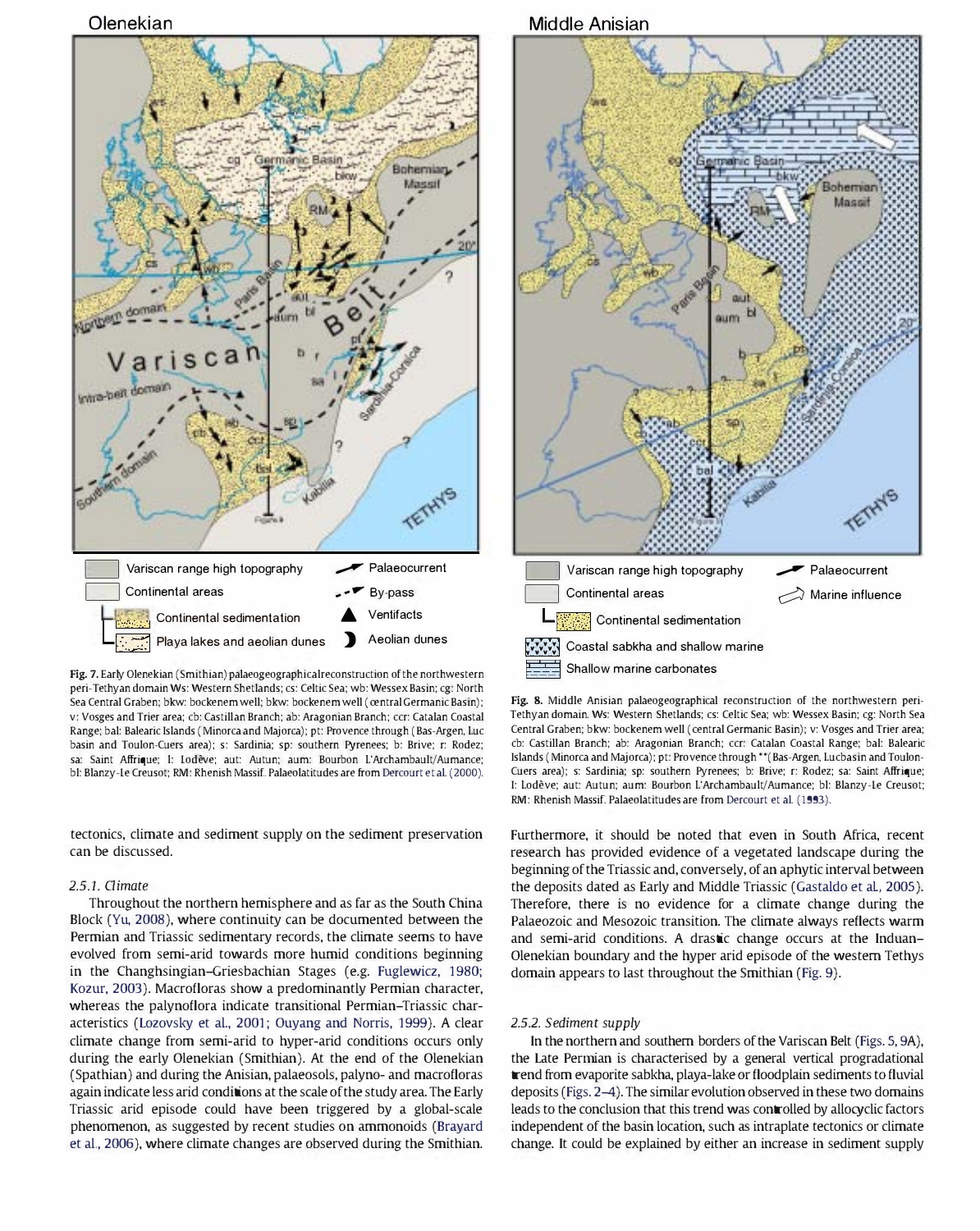

Fig. 9. N-S Geomorphologic evolution of the Appalachian-Variscan Belt and associated sedimentary basins from the Middle Permian-Ladinian (see Figs. 5-7 for the locations).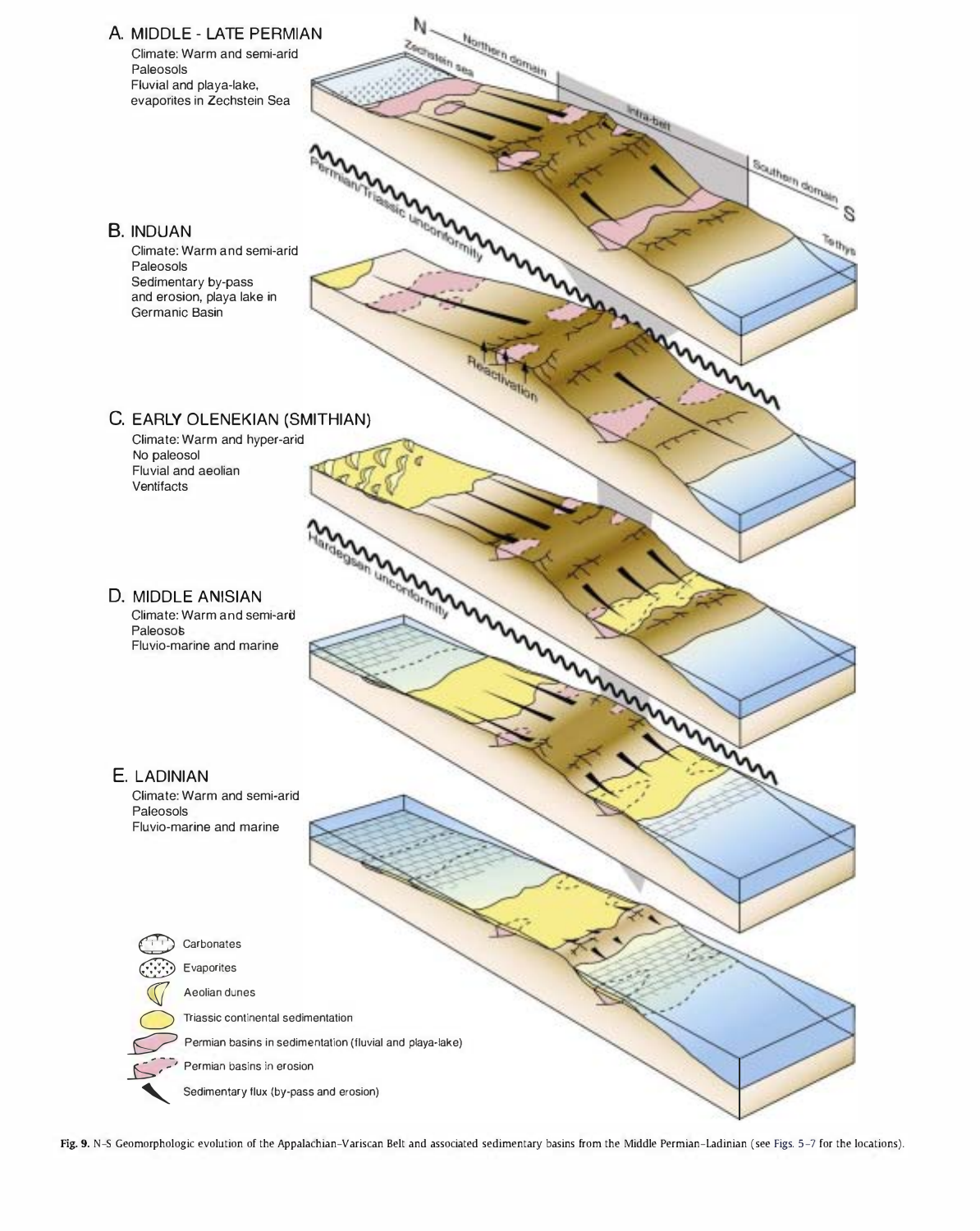and/or a decrease in the subsidence of the depositional area, as demonstrated by numerical modelling (Heller and Paola, 1992; Marr et al., 2000; Paola, 2000; Paola et al., 1992). A strong clastic influx is well documented in the area of the Viking-Central Graben area (Geluk, 2005; Ziegler, 1990). Moreover, some basins located on the southern side of the Variscan Belt are mainly in erosion and/or there was no deposition during the Late Permian (Figs. 3, 4).

In the Laurasia supercontinent, three palaeogeographic units can be distinguished from the Early Triassic onwards: a northern domain separated from a southern one by an intra-belt domain (Figs. 6, 7). At the beginning of the Triassic times (Induan), sediments were mainly in by-pass throughout the western peri-Tethyan continental region. The sediment supply, coming from north of the Variscan Belt, was preserved only locally in low topographic areas (the Germanic Basin and North Sea: the residual Zechstein basin) under warm and subhumid/semi-arid climate conditions (Fig. 9B). In the southern part of the Variscan Belt, the sediment record does not seem to have been preserved, but could more probably be present in the Tethys Ocean as siliciclastic marine sediments. This would imply a large detrital discharge into the marine waters during the Late Permian and Induan (Figs. 6, 9B).

The earliest Mesozoic sediments preserved in the northern and southern endoreic extra-belt basins show a high mineralogical and textural maturity (well-rounded quartz and quartzite grains) indicating a long transport process. Moreover, in some of the southern basins, the Early Triassic palaeocurrent directions (Fig. 6) are different from those of the Middle-Late Permian (Fig. 7), attesting to a change of fluvial networks between these two periods. The intra-belt basins (Figs. 5-7) were under erosion during the entire Early Triassic and sometimes up to the Hettangian (Figs. 8, 9B to E). This implies that all the areas of sedimentation were filled up by the end of Permian and no new areas of subsidence developed during the Early Triassic in this intra-belt area.

In several basins of the northwestern Tethys margin (Paris Basin, Iberian Range, Sardinia; Figs. 2, 3), the development of the earliest Mesozoic palaeosol horizons during the upper Olenekian (Spathian) suggests one or more local hiatus(es) or a general slowing down of the sedimentation rate. The reactivation of the source area is demonstrated by a major change in the siliciclastic supply (rich in angular quartz and feldspars) and fluvial style. The restart of the sediment supply, with the reactivation of the source areas, began at the end of the Olenekian or the early Anisian. The new fluvial style, in an exhoreic context, was controlled by sea level variations (Fig. 90). During the Anisian and Ladinian, continental sedimentation was characterised by a retrogradational trend, i.e. an evolution from fluvial systems to fluvio-marine environments. This is proof of the direct influence of the Tethys Ocean in the southern and northern domains (Figs. 8, 9E).

## 2.5.3. Tectonic control

Two phases of deformation can be inferred: (1) at the Late Permian-Early Triassic; and (2) at the top of the Early Triassic, the Hardegsen unconformity. The latter, which shows as an angular (lowangle) unconformity in the north, with onlap of the overlying deposits on the previous ones, is not more than a disconformity to the south.

Most authors believe that the Variscan Belt was under tectonic collapse during the Permian (e.g. Burg et al., 1994; Lorenz and Nicholls, 1976; Ménard and Molnar, 1988) and the discussion is about the duration of the related extension and, to a lesser extent, about the cause of the collapse. The Middle-Late Permian basins were created and developed during an extensional phase either during the development of some rift systems in Central and Western Europe and/or as the result of the reactivation of ancient Hercynian faults representing the initial phase of post-Variscan plate reorganisation (Arche and L6pez-G6mez, 1996; Beauchamp, 1997; Bruner and Le Pichon. 1982; L6pez-G6mez et al., 2005; Ziegler, 1990). In other respects, the sedimentological analysis of the Middle-Upper Permian (Figs 5, 9A) and Lower Triassic (Figs. 6, 7, 9B) deposits shows that the Permian-Triassic Boundary is mainly characterised by an erosional and in places an angular unconformity, except in the northern domain. Other main features of the study area are: (i) the important sedimentary supply in some extra-belt basins at the end of the Permian, (ii) the erosion stage and/or no deposition in some intra-belt basins during the uppermost Permian, (iii) the Early Triassic (Induan) epoch of sediment by-pass through all the continental systems (Fig. 9B), and (iv) the different palaeocurrent direction pattern between the Middle-Late Permian (Fig. 5) and Early Triassic (Fig. 7), which indicates a change of fluvial networks. These features indicate a period of relief rejuvenation during the Late Permian. This tectonic pulse implies an increase in sediment supply and/or erosion during the Late Permian, which seems to occur earlier in the southern than in the northern area. The preservation of the Lower Triassic deposits (Induan-Olenekian) mirrors the progressive infilling of the basin morphologies inherited from the Late Permian (Fig. 9B, C).

At the scale of the northwestern Tethys margin, the upper part of the Early Triassic is marked by a tectonic unconformity: the Hardegsen unconformity (Ziegler, 1990). During the Hardegsen phase, an important structural reorganisation occurred in NW Europe (Geluk, 2005; Geluk and Röhling, 1997). This led to the formation of the main rift in NW Germany and is attributable to the final collapse phase of the Variscan Belt (Best et al., 1983; Röhling, 1991). Above the unconformity, in the southern part of the Germanic Basin (NE France), the Triassic deposits show an onlap relationship with the underlying formations, which confirms tectonic activity just before the reorganisation of fluvial sedimentation. Moreover, the siliciclastic components of these fluvial sediments (Fig. 2) include micas, large feldspar crystals and angular quartz pebbles, thereby providing evidence for the reactivation of the source area. In the other basins where the Hardegsen unconformity is not recorded (Figs. 2-4), the earliest continental Anisian sediments (Fig. 90) generally contain more micas and feldspar crystals. This confirms a reactivation at the scale of the entire study area. Within the southern domain (Fig. 3) and the eastern to central part of the northern domain (Figs. 2, 4), the Anisian-Ladinian successions are characterised by a vertical succession from fluvial to open marine sedimentation, which occurred during the Muschelkalk Sea transgression (Fig. 8). At a wider regional scale, the east-west transgression of the Tethys Ocean can be clearly observed (Figs. 8, 90, E). Progressively, from the early Anisian-Middle Ladinian, the Germanic Basin was connected with the Tethys Ocean (Dercourt et al, 1993) and the fluvial systems were developed in an exorheic basin setting. Within the intra-belt domain, marine influence began either in the Ladinian or liassic depending on the location (Figs. 4, 8).

#### 2.6. Summary

Palaeogeographic reconstructions of the continental northwestern peri-Tethys regions during the Middle Permian-Middle Triassic allow the different areas where sedimentation or erosion occurred to be characterised and show changes in the basin morphology, palaeodrainage networks and palaeorelief between the studied epochs. During this time interval, the continental realm, dominated by the Variscan Belt, can be divided into three parts (Fig. 9): two extra-belt domains (the northern and southern side areas) and one intra-belt domain. In this last sector, sediment accumulated during most of the Early-through-Middle Permian, while erosion and sediment transport occurred between the Late Permian and the beginning of the onset of Mesozoic sedimentation, dated as Anisian-to-Hettangian according to the location (Figs. 5-9).

An unconformity (angular in places) between the Late Permian and Early Triassic appears everywhere, except in the central part of the Germanic Basin (Figs. 2-4). The sedimentation gap is more developed in the southern area, where in some basins no Upper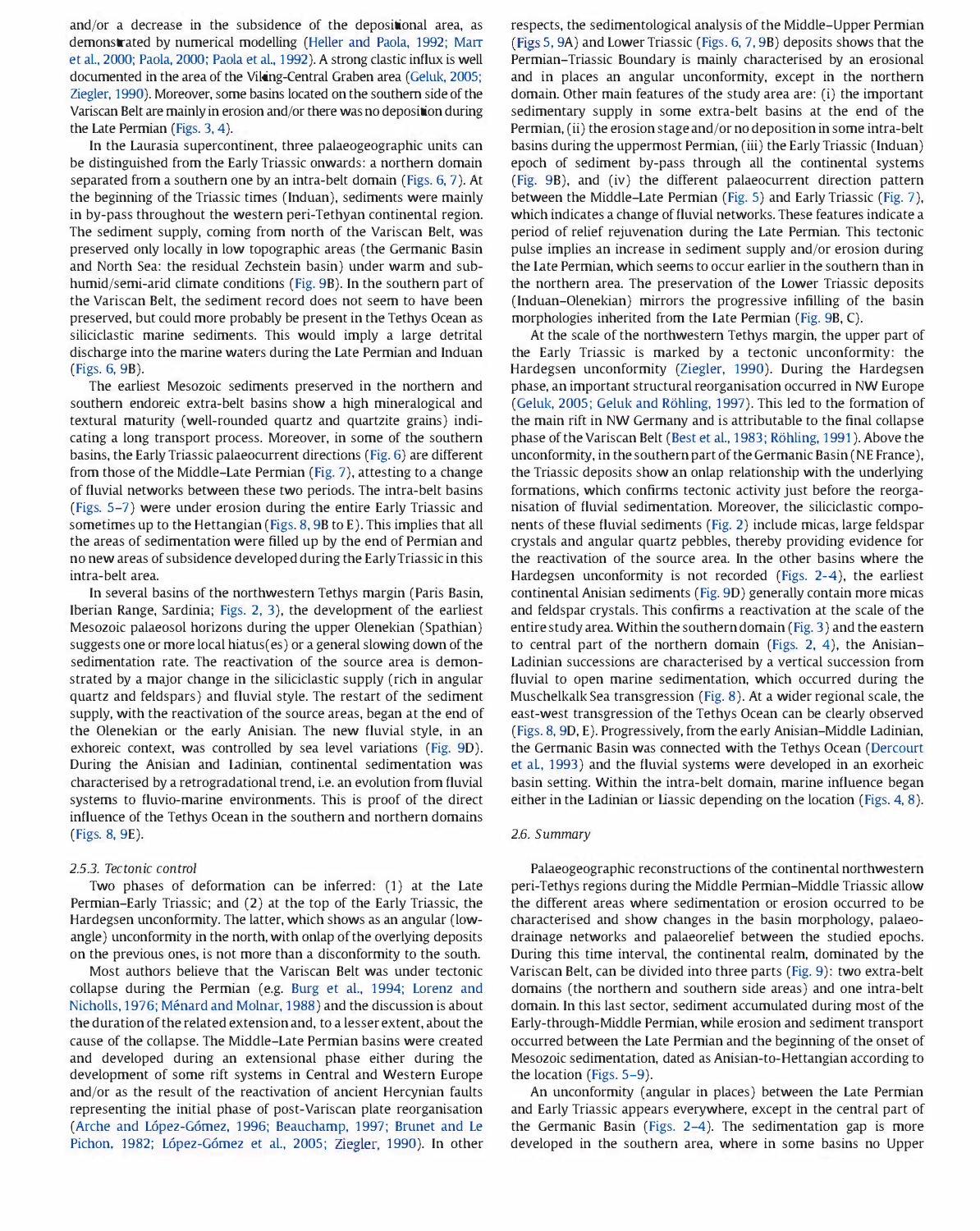Permian sediments occur (Figs. 3, 4). A period of relief rejuvenation during the Late Permian is indicated by patterns of sediment supply or erosion in the uppermost Permian, the Early Triassic (Induan) epoch of sediment by-pass through all the continental systems (Fig. 9B), and the changing palaeocurrent direction pattern between the Middle-Late Permian (Fig. 5) and the Early Triassic (Fig. 7). During the Induan, all the intra-belt basins were under erosion and the other basins were prone to by-passing (Figs. 6, 9B). Thus, the sediment supply was only preserved in the north (the central part of the Germanic Basin) and probably in the Tethys Ocean as marine siliciclastic sediments. This implies a voluminous detrital input into the marine waters during the Late Permian and Induan.

In the northern and southern parts of the Variscan Belt, Mesozoic sedimentation began during the early Olenekian (Smithian; Figs. 7, 9C), with fluvial siliciclastics laid down under hyper-arid climatic conditions. The late Olenekian (Spathian) is characterised by the appearance of the first palaeosol horizons. During this time period, deformation induced the genesis of the Hardegsen unconformity as well as new source areas, and a new fluvial style, under marine influence. During the Anisian and Ladinian (Figs. 8, 90, E) in the southern and northern domains, continental sedimentation is characterised by a vertical evolution from fluvial systems into fluvio-marine environments, indicating a direct influence from the Tethys Ocean.

# Acknowledgments

We are grateful for the financial support of the INSU/CNRS programme "ECLIPSE 11", entitled "Palaeogeographic and climatic impact on continental deposits during the post-crisis recovery by flora and fauna in the Lower and Middle Triassic" (coordinated by S. Bourquin and J. Broutin) and to the CGL2008-00093 Project (Ministry of Education and Sciences, Spain), "Late Permian crisis events and Triassic recovery" (coordinated by J. López-Gómez). A. Ronchi's recent research in Sardinia was partly funded by PRIN 2008 grants (coordinated by G. Oggiano). We gratefully acknowledge Or. M.C. Geluk and two anomynous reviewers for their critical and constructive reviews of the paper and S. Mullin for improving the English style. The authors thank Or. W. A DiMichele of the NMNH Smithsonian Institution for his careful review.

# References

- Aigner, T., Bachmann, G.H., 1992. Sequence-stratigraphic framework of the German Triassic. Sed, GeoL 80, 115-135,
- Aigner, T., Homung, J., Junghans, W.D., Pöppelreiter, M., 1998. Baselevel cycles in the Triassic of the South-German Basin: a short progress report Epicontinental Triassic, 1: In: Bachmann, G,H., Lerche, I. (Eds,), ZbL Geol Palaont Teil, 1, pp, 537-544,
- Alvarez-Ramis, C, Femandez-Marr6n, T, Calafat, E, 1995,Avance sobre la megaflora triasica, en facies germánica, de Estellencs (sector noroccidental de la Sierra de Tramontana, Mallorca): Rev, Esp, Palaeo, N' Homenaje al Dr. Guillermo Coiom, pp, 55-58,
- Arche, A, L6pez-G6mez, J., 1996, Origin of the Permian-Triassic Iberian Basin, centraleastern Spain, Tectonophysics 266, 443-464,
- Arche, A., López-Gómez, J., 1999. Tectonic and geomorphic controls on the fluvial styles of the Eslida Formation, Middle Triassic, Eastern Spain, Tectonophysics 315, 187-207,
- Arche, A, L6pez-G6mez, J., 2005, Sudden changes in fluvial style across the Permian-Triassic boundary in the eastern Iberian Ranges, Spain: analysis of possible causes, Palaeogeogr. PalaeoclimatoL PalaeoecoL 229, 104-126,
- Arche, A., López-Gómez, J., Marzo, M., Vargas, H., 2004. The siliciclastic Permian-Triassic deposits in Central and Northeastern Iberian Peninsula (Iberian, Ebro and Catalan Basins): a proposal for correlation, GeoL Acta 2, 305-320,
- Arribas, J., 1984, Sedimentologia y diagenesis del Buntsandstein y Muschelkalk de la Rama Aragonesa de la Cordillera Ibérica (Provincias de Soria y Zaragoza). Ph.D. thesis, Univ, Complutense, Madrid,
- Autran, A., Lefort, J.P., Debeglia, N., Edel, J.B., Vigneresse, J.L., 1994. Gravity and magnetic expression ofterranes in France and their correlation beneath overstep sequences, In: Keppie, J,D, (Ed,), Pre-Mesozoic Geology in France and related areas, Springer, Berlin, pp, 49-72,
- Beauchamp, B., 1997. The P-T and other stress-release events in NW Pangea. Pangea (abs,), Gaea Heidelb, 3, 1-68.
- Bercovici, A., Diez, J.B., Broutin, J., Bourquin, S., Linol, B., Villanueva-Amadoz, U., López-G6mez, J., Durand, M, 2009, Palaeobotanical aspects of the Upper Permian (Thuingian) of Minorca (Balearic island-Spain): biostratigraphicaL biogeographical and palaeoclimatic implications. Rev. Palaeobot. Palynol. 158, 14-28.
- Best, G., Kockel, F., Schöneich, H., 1983. Geological history of the southern Horn Graben. GeoL Mijnbouw 62, 25-34,
- Bixel, F., 1987. Le volcanisme stéphano-permien des Pyrénees pétrographie, minéralogie, géochimie. Cuad. Geol. Ibér. 11, 41-55.
- Bixel, F., Lucas, C., 1987. Approche géodynamique de Permien et du Trias des Pyrénées dans le cadre du Sud-Ouest européen, Cuad, Geol. Ibér. 11, 57-81.
- Bourges, P., Rolando, J.P., Souquet, P., 1987. Le Permien de la partie occidentale du Détroit de Rodez (France): systèmes de dépôt, dynamique du bassin. Ann. Soc. GeoL Nord 106, 173-182,
- Bourquin, S., Durand, M., Diez, J.B., Broutin, J., Fluteau, F., 2007. The Permian-Triassic boundary and lower Triassic sedimentation in the Western European basins: an overview, J, Iber. GeoL 33, 221-236,
- Bourquin, S., Guillocheau, F., Péron, S., 2009. Braided river within an arid alluvial plain (example from the Early Triassic, Western German Basin): criteria of recognition and expression of stratigraphic cycles, Sedimentology 56, 2235-2264,
- Bourquin, S., Péron, S., Durand, M., 2006. Lower Triassic sequence stratigraphy of the western part of the Germanic Basin (west of Black Forest): fluvial system evolution through time and space, Sed, GeoL 186, 187-211,
- Bourrouilh, R., 1973, Stratigraphie, sedimentologie et tectonique de 1'I1e de Minorque et du Nord-Est de Majorque (Baleares) la terminaison nord-orientale des Cordillères Bétiques en Méditerranée occidentale. Ph.D. thesis, Univ. Paris VI.
- Brayard, A., Bucher, H., Escarguel, G., Fluteau, F., Bourquin, S., Galfetti, T., 2006. The Early Triassic ammonoid recovery: palaeociimatic significance of diversity gradients, Palaeogeogr. PalaeociimatoL PalaeoecoL 239, 374-395,
- Brocard, C., Philip, J., 1989. Précisions stratigraphiques sur le Trias de la Provence orientale, Consequence structurales et paleogeographiques, Geologie de la France: Bulletin B.R.G,M, 3, pp, 27-32,
- Brookfield, ME, 2008. Palaeoenvironments and palaeotectonics of the arid and hyperarid intracontinental latest Permian-late Triassic Solway Basin (U.K.), Sed, GeoL 210, 27-47,
- Broutin, J., Diez, J.B., Durand, M., 2002. Macro- and microfloral content of the "les Salettes Formation" uppermost member (Permian Toulon Basin, southeastern France), Biostratigraphic implications, 6th European Paleobotany-Palynology Conference, University Athens, Greece, pp, 61-62,
- Broutin, J., Doubinger, J., Gisbert, J., Satta-Pasini, S., 1988. Permières datations palynologiques dans les faciès Buntsandstein des Pyrénées catalanes espagnoles. C. R. Acad. Sci., Paris, Ser. 2 (306), 159-163.
- Broutin, J., Ferrer, J., Gisbert, J., Nmila, A, 1992, Premiere decouverte d'une microflore thuringienne dans les faciès saxonien de l'Ile de Minorque (Baléares, Espagne). C.R. Acad, Sci., Paris, Ser. 2 (315), 117-122,
- Brunet, M.-F., Le Pichon, X., 1982. Subsidence of the Paris Basin. J. Geophys. Res. 87 (BlO), 8547-8560,
- Burg, J.P., Van den Driessche, J., Brun, J.P., 1994. Syn- to post-thickening extension in the Variscan Belt of Western Europe: modes and structural consequences, GeoL Fr. 3, 33-51,
- Calafat, F,J., 1988. Estratigrafia y sedimentologia de la litofades Buntsandstein de Mallorca, Ph,D, thesis, Univ, Illes Balears y Univ, Barcelona,
- Calvet, F., Márquez, L., Trifonova, E., 1994. Litoestratigrafía y bioestratigrafía (foraminíferos) de las facies Muschelkalk del Triásico sudpirenaico y del Pirineo Vasco-Cantábrico (España), Bol. Real Soc. Esp. Hist. Nat. (Geol.) 89, 167-188.
- Calvet, E, Marzo, M, 1994, El Triasico de las Cordilleras Costero catalanas, Estratigrafia, Sedimentología y Análisis Secuencial. Field Guide, III Coloquio de Estratigrafía y Sedimentología del Pérmico y Triasico de España, Cuenca.
- Calvet, F., Solé de Porta, N., Salvany, J.M., 1993. Cronoestratigrafía (Palinología) del Triásico sudpirenaico y del Pirineo Vasco-cantabrico, Acta Geol Hisp, 28 (4), 33-48.
- Carrillat, A., Martini, R., Zaninetti, L., Cirilli, S., Gandin, A., Vrielinck, B., 1999. The Muschelkal (Middle to Upper Triassic) of the Monte di Santa Giusta (NW Sardinia): sedimentology and biostratigraphy, Eclogae GeoL Helv, 92, 81-97,
- Cassinis, G., Durand, M., Ronchi, A., 2003. Permian-Triassic continental sequences of Northwest Sardinia and South Provence: stratigraphic correlations and palaeogeographical implications, BoiL Soc. GeoL ItaL Spec. 2, 119-129,
- Cassinis, G., Durand, M., Ronchi, A., 2007. Remarks on the Permian-Triassic transition in Central and Eastern lombardy (Southern Alps, Italy), J, Iber. GeoL 33, 133-142,
- Châteauneuf, J.J., Farjanel, G., 1989. Synthèse géologique des bassins permiens français. Mem, Bur. Rech, GeoL Min, 128.
- Chen, Y, Henry, B., Faure, M, Becq-Giraudon,J,-E, Talbot,J,-Y, Daly, L, Le Goff, M, 2006, New Early Permian paleomagnetic results from the Brive Basin (French Massif Central) and their implications for late Variscan tectonics, Int J, Earth Sci. (GeoL Rundsch,) 95, 306-317,
- Clemmensen, L.B., 1979. Triassic lacustrine red-beds and palaeoclimate: the "Buntsandstein" of Helgoland and the Malmros Klint Member of East Greenland, GeoL Rundsch, 6, 748-774,
- Clemmensen, LB., 1991. Controls on aeolian sand sheet formation exemplified by the lower Triassic of Helgoland, Acta Mech, SuppL 2, 161-170,
- Clemmensen, L.B., Tirsgaard, H., 1990. Sand-drift surfaces: a neglected type of bounding surface, Geology 18, 1142-1145,
- Courel (coord.) et al., 1984. Trias. In: Debrand-Passard, S., Courbouleix, S., Lienhardt, M.J. (Eds.), Synthèse géologique du Sud-Est de la France. Mém. Bur. Rech. Géol. Min. 125, pp, 61-118.
- de la Horra, R., 2008. Variaciones mineralógicas, geoquímicas, bióticas del Pérmico Superior en el sudeste de la Cordillera Iberica: implicationes paleogeograficas y paleoclimáticas. Ph.D. Thesis Univ. Complutense Madrid, Spain.
- de la Horra, R., López-Gómez, J., Arche, A., 2005. Caracterización de la unidad Conglomerados de Valdemeca en la transición Pérmico-Triásico de la Cordillera Ibérica centro-oriental. Geo-Temas 8, 141-145.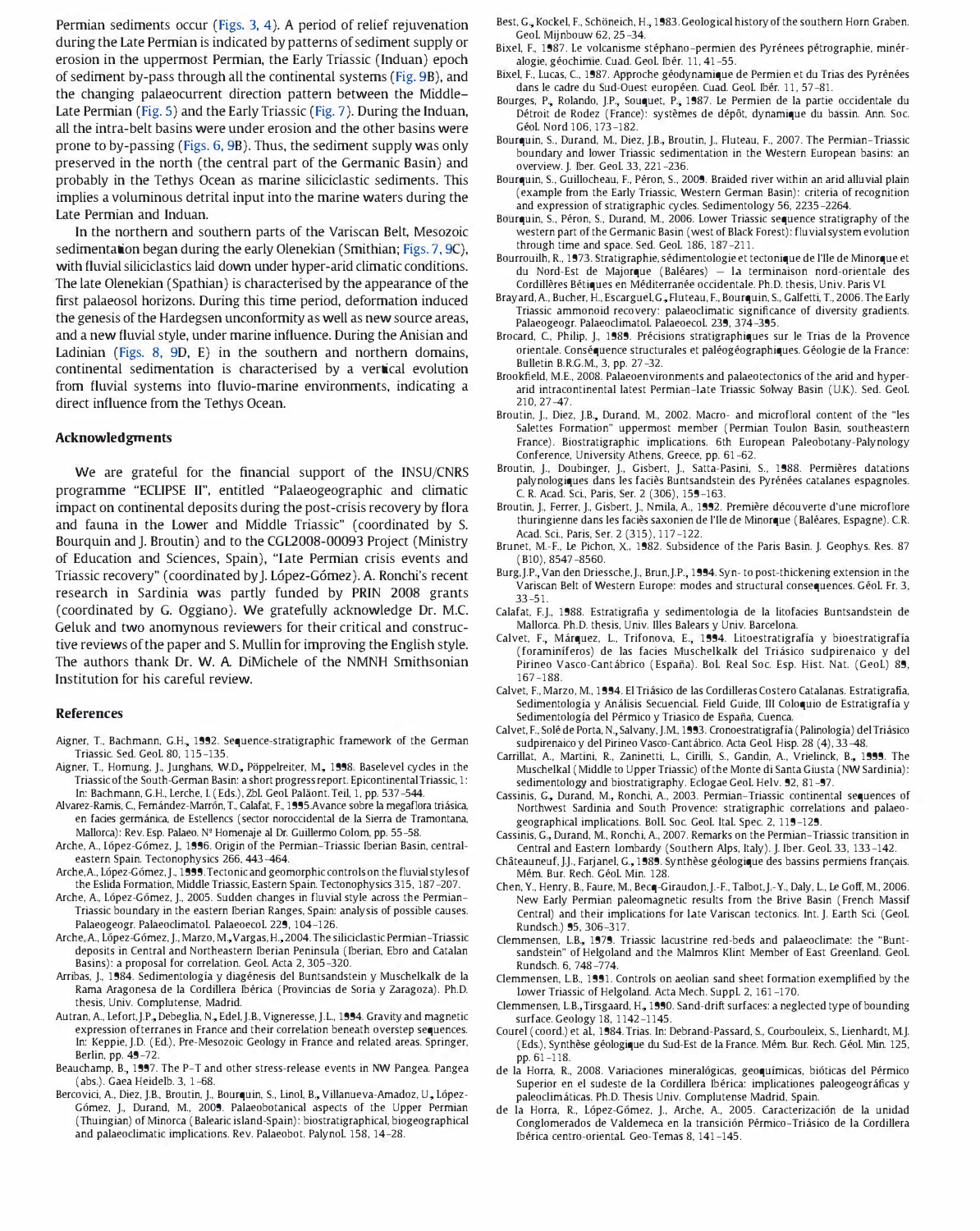- Demathieu, G., Durand, M., 1991. Les traces de pas de Tétrapodes dans le Trias détritique du Var et des Alpes-Maritimes France: Bull. Mus. Natl. Hist. Nat. Paris, C13, pp. 115-133.
- Dercourt, J., Gaetani, M., Vrielynck, B., Barrier, E., Biju-Duval, B., Brunet, M.F., Cadet, J.P., Crasquin, S., Sandulescu, M., 2000. Atlas Peri-Tethys - Paleogeographical maps. CCGM / CGMW Paris.
- Dercourt, J., Ricou, L.E., Vrielynck, B., 1993. Atlas Tethys palaeoenvironmental maps. Beicip-Franlab Rueil Malmaison,
- Diéguez, C., Barron, E., 2005. Late Permian flora and vegetation changes near the Permian-Triassic boundary in the Landete section of the Alcotas Formation (SE Iberian Ranges, Spain). Palaeogeogr. Palaeoclimatol. Palaeoecol. 229, 54-68.
- Diéguez, C., de la Horra, R., López-Gómez, J., Benito, M.I., Barrenechea, J., Arche, A., Luque, J., 2007. Late Permian plant remains in the SE Iberian Ranges, Spain: biodiversity and palaeovegetational significance, CR. Palevol 6, 403-411,
- Diez, J.B., 2000. Geología y Paleobotánica de la Facies Buntsandstein en la Rama Aragonesa de la Cordillera Iberica, Implicaciones bioestratigraficas en el Peritethys OccidentaL Ph,D, Thesis Univ, Zaragoza and Univ, Paris-6,
- Diez, J.B., Bourquin, S., Broutin, J., Ferrer, J., 2007. The Iberian Permian Triassic 'Buntsandstein' of the Aragonian Branch of the Iberian range (Spain) in the West-European sequence stratigraphical framework: a combined palynological and sedimentological approach, Bull. Soc. Géol. Fr. 178 (3), 179-195
- Diez, J.B., Broutin, J., Ferrer, J., 2005. Difficulties encountered in defining the Permian-Triassic boundary in Buntsandstein facies of the western Peritethyan domain based on palynological data. Palaeogeogr. Palaeoclimatol. Palaeoecol. 229, 40-53,
- Diez, J.B., Grauvogel-Stamm, L., Broutin, J., Ferrer, J., Gisbert, J., Liñán, E., 1996. Premiere decouverte d'une paleoflore anisienne dans le facies "Buntsandstein" de la Branche aragonaise de la Cordillere Ibérique Espagne. C.R. Acad. Sci., Paris, Ser. 2 (323), 341-347,
- Dinarès-Turell, J., Diez, J.B., Rey, D., Arnal, I., 2005. "Buntsandstein" magnetostratigraphy and biostratigraphic reappraisal from eastern Iberia: Early and Middle Triassic stage boundary definitions through correlation to Tethyan sections, Palaeogeogr. Palaeoclimatol. Palaeoecol. 229, 158-177.
- Doubinger, J., López-Gómez, J., Arche, A., 1990. Pollen and spores from the Permian and Triassic sediments of the Southeastern Iberian ranges, Cueva de Hierro (Cuenca) to Chelva-Manzanera (Valencia-Teruel) region, Spain. Rev. Palaeobot. Palynol. 66, 25-45. Durand, M., 1972. Répartition desgalets éolisés dans le Buntsandstein moyen lorrain. C.R.
- Somm. Soc. Géol. Fr. 5, 214-215.
- Durand, M., 1978. Paléocourants et reconstitution paléogéographique: L'exemple du Buntsandstein des Vosges méridionales (Trias inférieur et moyen continental): Sci. Terre Nancy, 22, pp, 301-390,
- Durand, M., 1993. Un exemple de sédimentation continentale permienne dominée par l'activite de chenaux meandriformes: la Formation de Saint-Mandrier (Bassin de Toulon, Var). Géol. Fr. 2, 43-55.
- Durand, M., 2006. The problem of the transition from the Permian to the Triassic Series in southeastern France: comparison with other Peritethyan regions, Non-Marine Permian Biostratigraphy and Biochronology: In: Lucas, S.G., Cassinis, G., Schneider, J,W (Eds,), GeoL Soc. Spec. PubL, 265, pp, 281-296,
- Durand, M, 2008. Permian to Triassic continental successions in southern Provence (France): an overview. Boll. Soc. Geol. Ital. (Ital.J. Geosci.) 127, 697-716
- Durand, M., Chrétien, J.C., Poinsignon, J.M., 1994. Des cônes de déjection permiens au grand fleuve triasique: Evolution de la sedimentation continentale dans les Vosges du Nord autour de - 250 Ma, Iivret-guide d'excursion Congres National de I'Assoc. Prof. BioI. GeoL Editions Pierron Sarreguemines,
- Durand, M., Jurain, G., 1969. Eléments paléontologiques nouveaux du Trias des Vosges méridionales. C.R. Acad. Sci., Paris 269 D, 1047-1049.
- Durand, M., Meyer, R., 1982. Silicifications (silcrètes) et évaporites dans la Zone-limite violette du Trias inferieur lorrain, Comparaison avec le Buntsandstein de Provence et le Permien des Vosges, Sci. GeoL Bull. Strasb, 35, 17-39,
- Durand, M., Meyer, R., Avril, G., 1989. Le Trias détritique de Provence, du dôme de Barrot et du Mercantour: PubL Assoc. SedimentoL Fr. 6, Paris,
- Duringer, P., Hagdorn, H., 1987. La zonation par cératites du Muschelkalk supérieur lorrain (Trias, Est de la France), Diachronisme des facies et migration vers I'Ouest du dispositifsédimentaire. Bull. Soc. Géol. Fr. 8 (3), 601-609
- Edel, J.B., Dubois, D., Marchant, R., Hernández, J., Cosca, M., 2001. La rotation miocène inférieur du bloc corso-sarde. Nouvelles contraintes paléomagnétiques sur la fin du mouvement. Bull. Soc. Géol. Fr. 172, 275-283.
- Edwards, R.A., Warrington, G., Scrivener, R.C., Jones, N.S., Haslam, H.W., Ault, L. 1997, The Exeter Group, south Devon, England: a contribution to the early post-Variscan stratigraphy of northwest Europe, Camb, Univ, Press 134 (2), 177-197,
- Fluteau, F., Besse, J., Broutin, J., Berthelin, M., 2001. Extension of Cathaysian flora during the Permian. Climatic and paleogeographic constraints. Earth Planet. Sci. Lett. 193, 603-616,
- Fuglewicz, R., 1980, Stratigraphy and palaeogeography of the Lower Triassic in Poland on the basis of megaspores, Acta GeoL PoL 30, 417-470,
- Gall, J.C., 1971. Faunes et paysages du Grès à Voltzia du Nord des Vosges. Essai paléoécologique sur le Buntsandstein supérieur: Mém. Serv. Carte géol. Als.-Lorr., 34.
- Gall, J,C, Durand, M, Muller, E., 1977, Le Trias de part et d'autre du Rhin: correlations entre les marges et le centre du Bassin germanique, Bull. Bur. Rech, GeoL Min, Sect IV 3, 193-204,
- Gand, G., 1987. Les traces de Vertébrés tétrapodes du Permien français (paléontologie, stratigraphie, paleoenvironnements), These d'Etat es Sciences Naturelles Univ, de Bourgogne,
- Gand, G., Durand, M., 2006. Tetrapod footprint ichnoassociations from French Permian basins, Comparison with other Euramerican ichnofaunas, Non-marine Permian Biostratigraphy and Biochronology: In: Lucas, S., Cassinis, G., Schneider, J.W. (Eds.), GeoL Soc. Spec. PubL, 265, pp, 157-177,
- Gastaldo, R.A., Adendorff, R., Bamford, M., Labandeira, C.C., Neveling, J., Sims, H., 2005. Taphonomic trends of macrofloral assemblages across the Permian-Triassic boundary, Karoo Basin, Palaios 20, 479-497,
- Geluk, M.C., 1998. Palaeogeographic and structural development of the Triassic in the Netherlands - new insights, Epicontinental Triassic, 1: In: Bachmann, G.H., Lerche, L. (Eds.), Zbl. Geol. Paläont. Teil, 1, pp. 545-570.
- Geluk, M.C., 2005. Stratigraphy and tectonics on Permo-Triassic basins in the Netherlands and surrounding areas, Ph,D, thesis Univ, Utrecht Netherlands,
- Geluk, M.C., Röhling, H.G., 1997. High-resolution sequence stratigraphy of the Lower Triassic "Buntsandstein" in the Netherlands and Northwestern Germany, GeoL Mijnbouw 76, 227-246,
- Gisbert, A.J., 1983. El Pérmico de los Pirineos españoles. In: Martínez, C. (Ed.), Carbonífero y Pérmico de España. IGME Madrid, pp. 403-420.
- Glennie, K.W., Buller, A.T., 1983. The Permian Weissliegend of NW Europe: the partial deformation of aeolian dune sands caused by the Zechstein transgression, Sed, GeoL 35, 43-81,
- Glennie, K.W., Higham, J., Stemmerik, L., 2003. The Permian of the Northern North Sea. In: Evans, D., Graham, C., Armour, A., Bathurst, P. (Eds.), The Millennium Atlas: Petroleum geology of the Central and Northern North Sea, Geological Society London, pp, 91-103,
- Goldsmith, P.J., Hudson, G., van Veen, P., 2003. Triassic. In: Evans, D., Graham, C., Armour, A, Bathurst, p, (Eds,), The Millennium Atlas: Petroleum geology of the Central and Northern North Sea, Geological Society London, pp, 105-127,
- Goldsmith, P.J., Rich, B., Standring, J., 1995. Triassic correlation and stratigraphy in the South Central Graben, UK North Sea, Permian and Triassic Rifting in Northwest Europe: In: Boldy, SAR. (Ed,), GeoL Soc. Spec. PubL, 91, pp, 123-143,
- Gómez-Gras, D., 1993. El Permotrías de las Baleares y de la vertiente mediterránea de la Cordillera Ibérica y del Maelstrat: Facies y petrología sedimentaria (Parte II). Bol. Inst. Geol. Min. Esp. 104, 467-515.
- Gómez-Gras, D., Alonso-Zarza, A.M., 2003. Reworked calcretes: their significance in the reconstruction of alluvial sequences (Permian and Triassic, Minorca, Balearic Islands, Spain), Sed, GeoL 158, 299-319,
- Grauvogel-Stamm, L,Alvarez Ramis, C, 1996, Coniferes et pollen insitu du Buntsandstein de l'île de Majorque (Baléares, Espagne). Cuad. Geol. Ibér. 20, 229-243.
- Grebe, H., 1957, Zur Mikroflora des niederrheinischen Zechstein, GeoL jb 73, 51-74,
- Grebe, H., Schneider, H.J., 1962. Die Sporae dispersae des niederrheinischen Zechsteins. Fortschr. GeoL RheinL Westfalen 12, 201-224,
- Helier, PL, Paola, C, 1992, The large-scale dynamics of grain-size variation in alluvial basins, 2: Application to syntectonic conglomerate. Basin Res. 4, 91-102.
- Hounslow, M.W., McIntosh, G., 2003. Magnetostratigraphy of the Sherwood Sandstone Group (Lower and Middle Triassic), South Devon, UK: detailed correlation of the marine and non-marine Anisian. Palaeogeogr. Palaeoclimatol. Palaeoecol. 193, 325-348.
- Hounslow, M.W., Ruffell, A.H., 2006. Triassic: seasonal rivers, dusty deserts and saline lakes, In: Brenchley, P.J., Rawson, P.F. (Eds.), The Geology of England and Wales, 2nd edition, Geological Society London, pp, 295-324,
- Kozur, H., 1998, The correlation of the Germanic Buntsandstein and Muschelkalkwithin the Tethyan scale, Epicontinental Triassic, 1: In: Bachmann, G,H., Lerche, L (Eds,), Zbl. Geol. Paläont. Teil, 1, pp. 701-725.
- Kozur, H., 2003, Integrated ammonoid, conodont and radiolarian zonation of the Triassic and some remarks to stage/substage subdivision and the numeric age of the Triassic stages, Albertiana 28, 57-74,
- Kozur, H.W., Bachmann, G.H., 2008. Updated correlation of the Germanic Triassic with the Tethyan scale and assigned numeric ages, Ber. GeoL B,-A Wien 76,
- Legler, B., Schneider, J.W., 2008. Marine ingressions into the Middle/Late Permian saline lake of the Southern Permian Basin (Rotliegend, Northern Germany) possibly linked to sea-level highstands in the Arctic rift system. Palaeogeogr. Palaeoclimatol. PalaeoecoL 267, 102-114,
- Leonard, A.J., Moore, A.G., Selwood, E.B., 1982. Ventifacts from a deflation surface marking the top of the Budleigh Salterton Pebble beds, East Devon, Proceedings of the Ussher Society 5, 333,
- Linol, B., Bercovici, A., Bourquin, S., Diez, J.B., López-Gómez, J., Broutin, J., Durand, M., Villanueva-Amadoz, U., 2009. Palaeogeographical reconstructions of Upper Permian to Middle Triassic of South-Western European basins: new sedimentological data from Minorca Balearic Islands, Spain, Sed, GeoL 220, 77-94,
- Llompart, C., Rosell, J., Márquez-Aliaga, A., Goy, A., 1987. El Muschelkalk de la isla de Menorca, Cuad, GeoL Iber. 11, 323-337,
- Lopez, M., Gand, G., Garnic, J., Körmer, F., Schneider, J., 2008. The playa environments of the Lodève Permian Basin (Langedoc-France). J. Iber. Geol. 34 (1), 29-56
- López-Gómez, J., Arche, A., Pérez-López, A., 2002. Permian and Triassic. In: Gibbons, W., Moreno, T. (Eds,), The Geology of Spain, Geological Society London, pp, 185-212,
- López-Gómez, J., Arche, A., 1994. El Triásico y Pérmico del SE de la Cordillera Ibérica. III Coloquio de Estratigrafia y Paleogeografia del Permico y Triasico Espana, Cuenca, Guia de excursion,
- López-Gómez, J., Arche, A., Calvet, F., Goy, A., 1998. Epicontinental marine carbonate sediments of the Middle and Upper Triassic in the Westernmost part of the Tethys Sea, Iberian Peninsula, Epicontinental Triassic, 2: In: Bachmann, G,H., Lerche, I. (Eds.), Zbl. Geol. Paläont. Teil 1, 9-10, pp. 1033-1084.
- López-Gómez, J., Arche, A., Marzo, M., Durand, M., 2005. Stratigraphical and palaeogeographical significance of the continental sedimentary transition across the Permian-Triassic boundary in Spain. Palaeogeogr. Palaeoclimatol. Palaeoecol. 229, 3-23,
- Lorenz, V., Nicholls, l.A., 1976. The permocarboniferous basin and range Province of Europe, An application of plate tectonics, In: Falke, H. (Ed,), The Continental Permian in Central West, and South Europe. D. Reidel Publ. Comp., Dordrecht, pp, 313-342,